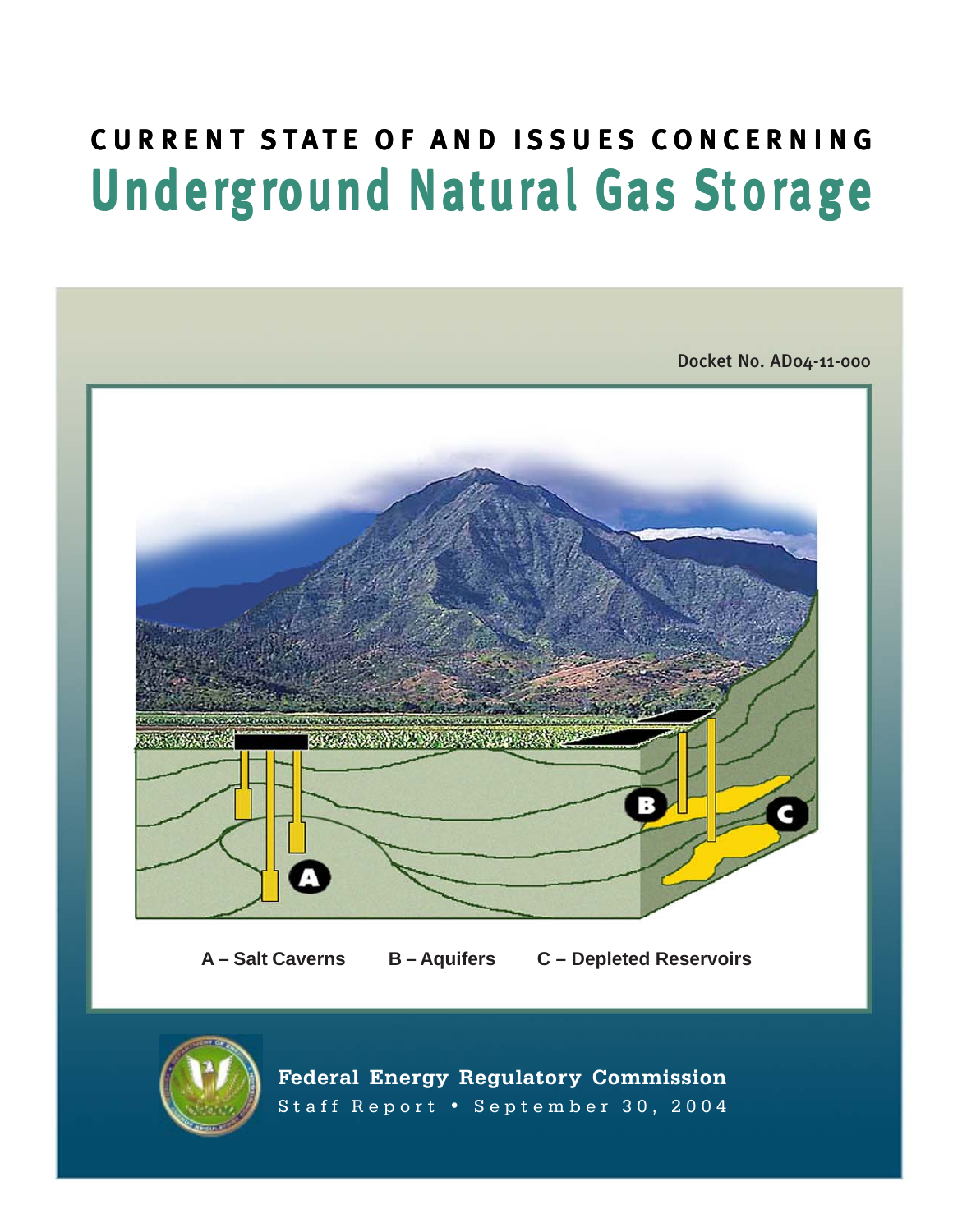# Current State of and Issues Concerning Underground Natural Gas Storage

# TABLE OF CONTENTS

| <b>Summary of Key Findings</b>                                        | 1              |
|-----------------------------------------------------------------------|----------------|
| Introduction                                                          | $\overline{2}$ |
| I. Background and History of Underground Storage                      | 4              |
| Traditional Underground Storage                                       | $\overline{4}$ |
| The Nontraditional Usage of Underground Storage                       | 4              |
| Three Types of Underground Gas Storage Facilities                     | $\overline{4}$ |
| Summary of Physical Characteristics of Traditional Storage            | 5              |
| Operating Characteristics of the Types of Underground Storage         | 6              |
| Nationwide Storage Capacity                                           | $\overline{7}$ |
| <b>Actual Storage Operating Capacities</b>                            | 9              |
| <b>Storage Capacity Summary</b>                                       | 10             |
| Regional Distribution of Underground Storage                          | 10             |
| The Commission's Role in Underground Storage                          | 12             |
| Current Developments Regarding Underground Storage                    | 14             |
| Problems with Underground Storage Projects                            | 15             |
| Need for More Storage                                                 | 15             |
| Staff Observations on the Current State of Underground Storage        | 16             |
| II. Economics of Underground Storage                                  | 18             |
| Storage Economics                                                     | 18             |
| Storage Development Costs                                             | 18             |
| The Value of Storage                                                  | 19             |
| Economic Summary and Conclusions                                      | 24             |
| III. Possible Options for Stimulating Underground Storage Development | 26             |
| Cost-Based Rate Options for Storage Development                       | 27             |
| Market-Based Rates                                                    | 29             |
| Revise or Waive Commission Policies                                   | 31             |
| Appendix A - Underground Gas Storage Tariff Rates                     | 32             |
| Appendix B - Example of State Regulatory Approach                     | 33             |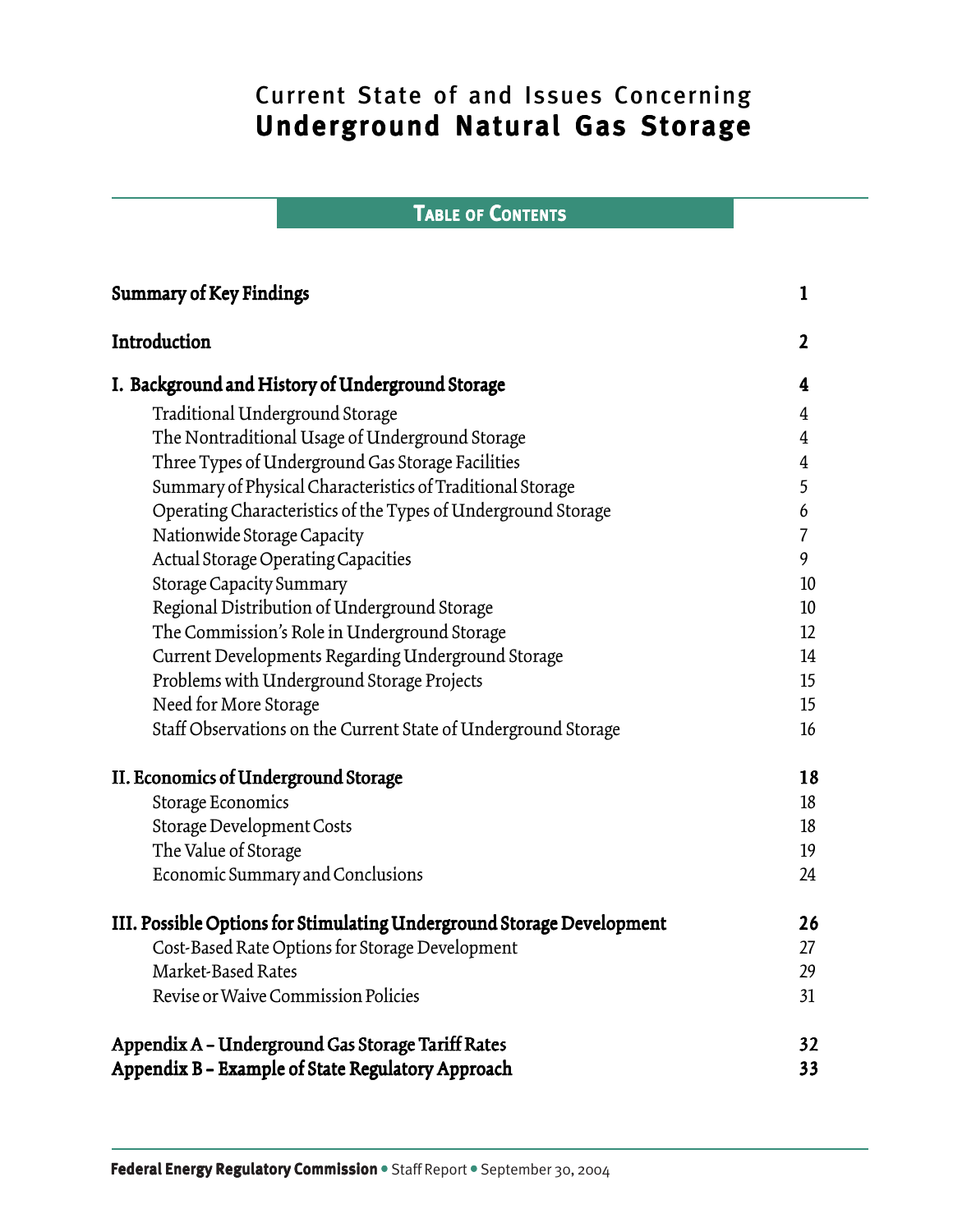## **KEY FINDINGS:**

- Under average conditions and from a nationwide perspective, storage appears to be adequate to meet seasonal demand; however, continued commodity price volatility indicates that more storage may be appropriate.
- Storage may be the best way of managing gas commodity price, so the long-term adequacy of storage investment depends on how much price volatility customers consider "acceptable."
- A study performed by the National Petroleum Council indicates that there may be a need in North America for 700 Bcf of new storage between now and 2025. Another study, by The INGAA Foundation, concludes that 651 Bcf of new storage may be needed in the United States and Canada by 2020. In addition, there may be certain region-specific (e.g., Southwest, New England) needs for new storage.
- Geology, economics and environmental impacts may stall development and could jeopardize achieving forecasted capacity needs.
- Reengineering of existing storage fields is underway in order to improve working gas capability – application of new engineering techniques can help to ensure that development of new fields stays on track.
- Four key methods that market participants use to value storage (e.g., cost of service; least-cost planning; seasonal valuation, or intrinsic; and, option-based valuation, or extrinsic) do not always reach the same result because they are based on differing views of the need and reasons for storage.
- Storage projects in certain geographic areas (e.g., Southwest) often fail the Commission's market-based rates tests.
- Creative ratemaking approaches may encourage storage development.
- Creative certificate and policy choices may also encourage storage development by reducing costs and permitting additional opportunities to generate revenues.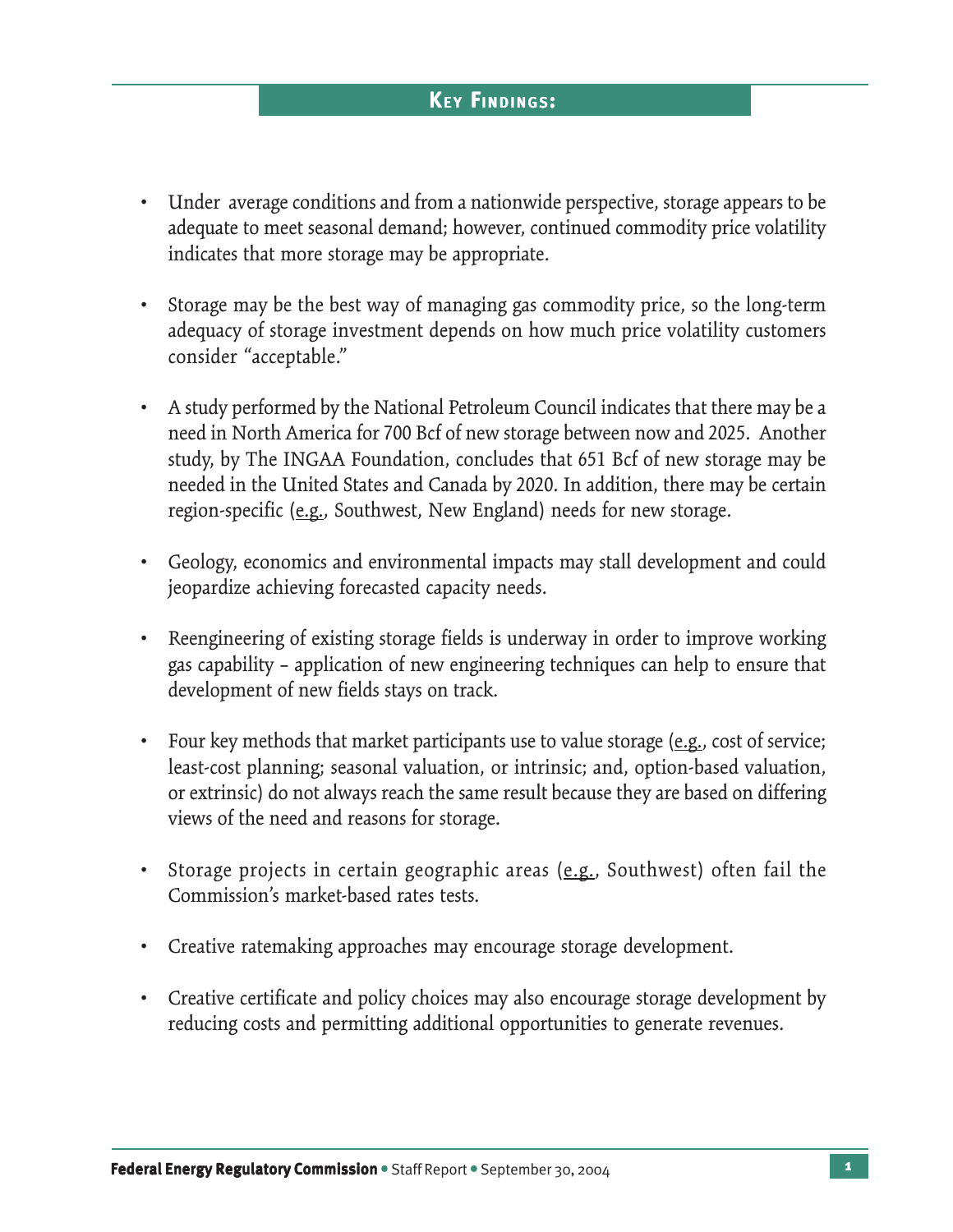#### **INTRODUCTION**

This report addresses three aspects of the state of and issues concerning the underground storage of natural gas: the history of storage development and its physical characteristics and the need for storage; the economics of underground storage; and, ratemaking options for future storage development.

The underground storage of natural gas has historically been critical in assuring that overall demands and usespecific requirements of natural gas customers are met. The Natural Petroleum Council's (NPC) September 2003 report<sup>1</sup> noted that the demand for storage is expected to increase in the foreseeable future. Specifically, the NPC foresees the need for an additional 700 Bcf of new storage in the United States and Canada over the next 20 years, which translates to an average of 35 Bcf of new storage being added each year.

Presently, from a national perspective and assuming average weather, storage appears to be adequate. However, simply considering average demand and national balances does not tell the complete story. For some market areas, particularly those that are distant from supply sources, the development of new storage infrastructure could cost-effectively help customers maintain service reliability and manage commodity price volatility.

In addition, gas prices have increased with the decline in gas production. During the "gas bubble" of the 1980s-1990s, production increased in response to short-term spikes in demand. Production increases coupled with demand decreases in this same period allowed supply to meet demand, even during peak periods, without significant price spikes. As production declined or flattened over the past few years, production spikes can no longer be relied upon to meet demand spikes. As a result, commodity price swings manage demand fluctuations.2

Building new storage may be an effective way to reduce commodity price volatility. Demand for storage services to manage price volatility will depend on customer tolerance for price risk, how that price risk is valued, and the cost of service. Accordingly, there may be a public policy interest in encouraging storage development.

While the desire of project sponsors to build new storage in the Southwest and Northeast has been demonstrated by the various applications seeking to develop projects, the development has not occurred for economic, environmental, geological and political reasons.

Specifically, in the Southwest there have been three recent storage projects that, for various reasons, have not been developed. The Desert Crossing storage project, although initiated, has not been further pursued; while no formal reason for not pursing development was provided, market (contractual) support did not materialize and environmental concerns associated with certain aspects of the proposal were raised.<sup>3</sup> The Copper Eagle storage project, located on the outskirts of Luke Air Force Base, became the subject of security and safety concerns; plans for its development have been delayed following expressions of concern by the State of Arizona legislature.4 The sponsor of the Red Lake storage project did not pursue development owing to Red Lake's unwillingness to go forward without authorization for market-based rates. Its inability to demonstrate a significant lack of market power resulted in the Commission's decision to deny market-

<sup>1</sup> *Balancing Natural Gas Policy – Fueling the Demands of a Growing Economy*, National Petroleum Council (2003).

<sup>2</sup> *See Report on the Natural Gas Price Spike of February 2003,* Staff Investigating Team, July 23, 2003.

<sup>&</sup>lt;sup>3</sup> Desert Crossing Gas Storage and Transportation System LLC, 98 FERC  $\P$  61, 277 (2002).

<sup>4</sup> *Copper Eagle Gas Storage L.L.C.,* 97 FERC ¶ 62,193 (2001); *Copper Eagle Gas Storage, L.L.C.*, 99 FERC ¶ 61,270 (2002).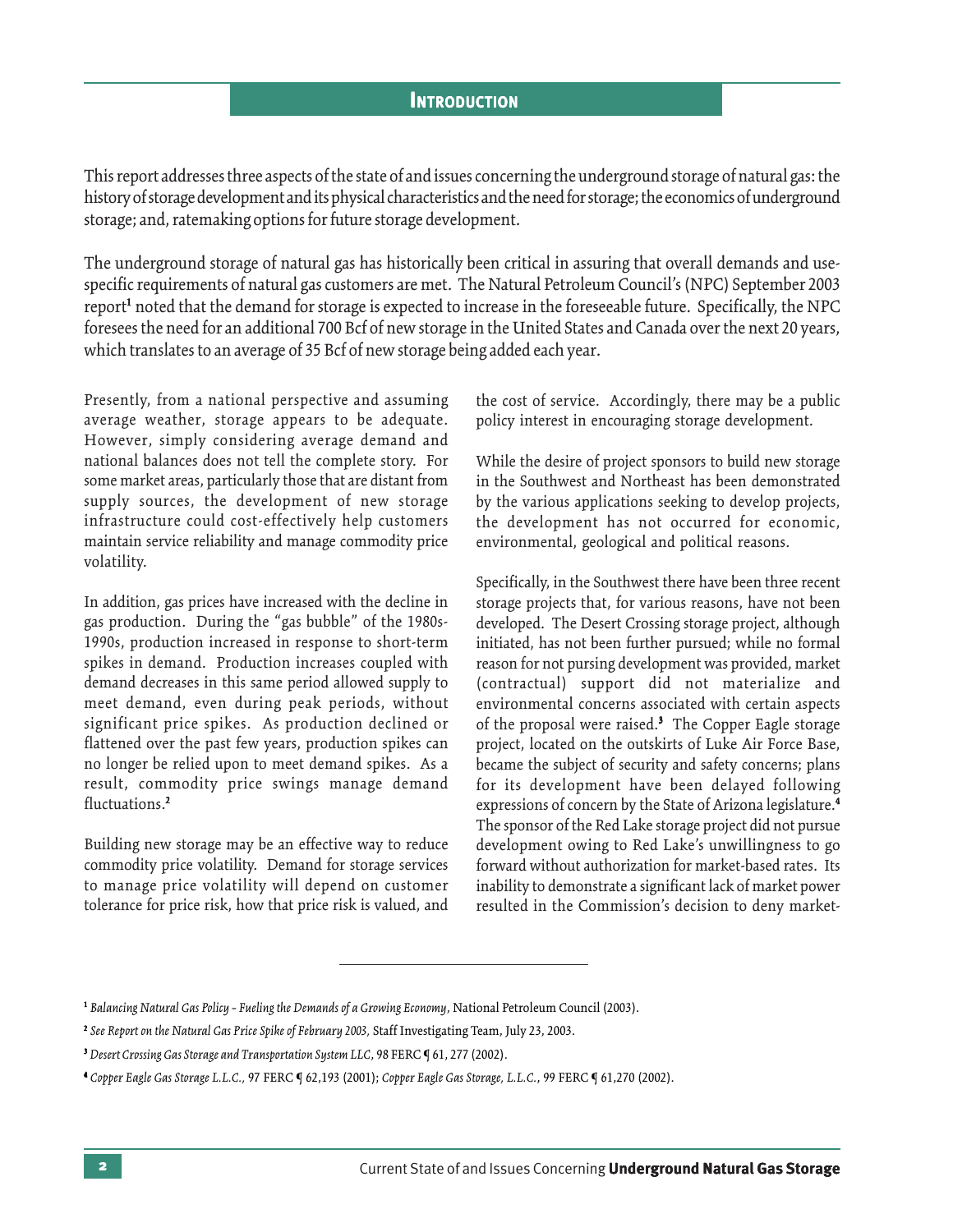based rate authority.5 Evidence of the desire for storage in the Southwest was demonstrated in the *Southwestern Gas Storage Conference* held on August 23, 2003, in Phoenix, Arizona.6 There, participants, including the Chairman of the Arizona Corporation Commission, expressed unanimous support for the proposition that development of new storage in the region was needed.

In the Northeast, two major projects, the NE Hub storage project and the Avoca storage project, similarly never came into service, and the Wyckoff/Greyhawk storage project has been delayed, although they all were certificated by the Commission, but encountered various technical and economic problems.7 While these projects were located in New York state in areas where the geology is conducive to the development of underground storage, the geology in other parts of the Northeast is not practical for the development of underground storage.

As discussed in more detail in this report, there are other approaches to achieving the development of new storage using both new and existing fields. For example, reengineering of existing storage fields is an ongoing exercise to improve working gas capability. In addition, the application of new engineering techniques can prove useful in achieving greater deliverability from existing fields. These techniques also help to ensure the efficient development of new fields in areas geologically conducive to storage, stays on track.

Through new design approaches and the application of advanced engineering techniques, certain physical barriers to the development of new storage can potentially be overcome. However, as discussed later in this report, long-term market price signals appear to be weak for new storage development. Further, the four key methods that market participants use to value storage (cost of service;

and, least-cost planning seasonal arbitrage, or intrinsic; and option-based or extrinsic) do not always reach the same result because they are based on differing views of the need and reasons for storage.

But regulatory requirements may prove to be a financial barrier inhibiting development in some regions. Storage developers have claimed a preference for market-based rates. And, in the markets where new storage developers cannot assert market power, market-based rates have been allowed.

Current Commission rate policy provides considerable flexibility to design cost-based rates, negotiated rates and market-based rates. Additional cost-based rates and market-based rate alternatives could be explored to encourage additional storage development. Further, revised storage project certification requirements and procedures could potentially reduce costs and offer the potential to generate additional revenues

This report sets out some of these approaches and also describes some non-cost-based approaches that may be useful in addressing financial obstacles to new storage development.

<sup>5</sup> *Red Lake Gas Storage, L.P,* 103 FERC ¶ 61,277 (2003); *Red Lake Gas Storage, L.P.*, 102 FERC ¶ 61,077 (2003).

<sup>6</sup> *Southwestern Gas Storage Technical Conference,* Docket No. AD03-11-000, Notice of Technical Conference (2003).

<sup>7</sup> *NE Hub Partners, L.P.*, 105 FERC ¶ 61,334 (2003)*; Avoca Natural Gas Storage,* 88 FERC ¶ 62,245 (1999); *Wyckoff Gas Storage Company, LLC*, 105 FERC ¶ 61,027 (2003).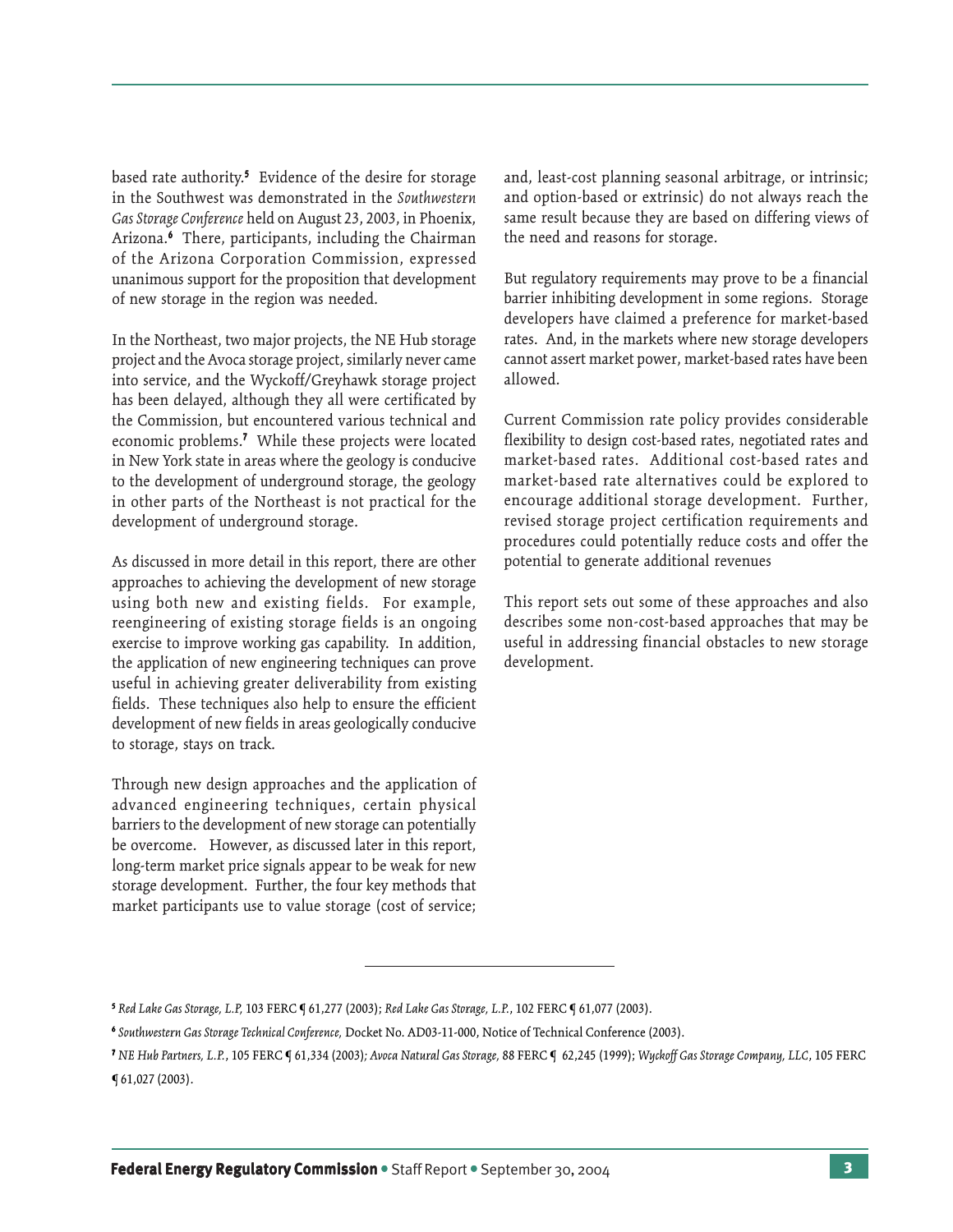Natural gas storage facilities are used to meet gas demand peaks which exceed production and long-haul pipeline throughput. Increasingly, storage also plays a variety of roles helping market participants manage pipeline imbalance charges and daily and seasonal price volatility. When cold weather or other market conditions create more demand for gas than domestic production or imports can satisfy, gas that has been put in storage can be withdrawn to make up the difference. While natural gas is also stored for peak daily and hourly uses mainly by distribution companies and liquefied natural gas (LNG) is stored briefly at import terminals, this report will focus on what is known as traditional underground gas storage, as well as, the new, nontraditional usage of storage developed by the unbundling of storage and the new market conditions.

## **Traditional Under raditional Underground Storage**

Geology is a key issue for determining the location of new traditional underground storage projects and the expansion of existing projects. There are areas that have the geological characteristics to construct storage fields; other areas do not. Selection of any new underground gas storage location depends on geological and engineering properties of the storage reservoir, its size and its cushion, or base, gas requirements. It also depends on the site's access to transportation pipeline infrastructure, gas production sources, and to markets.

The use of underground gas storage facilities in the natural gas industry is almost as old as the development of long distance transmission lines. The first high pressure transmission lines began operations in 1891 with successful construction of two parallel 120-mile, 8-inch diameter lines from fields in northern Indiana to Chicago. The first successful gas storage project was completed in 1915 in Welland County, Ontario. The following year, operations began in the Zoar field near Buffalo, New York.

Underground storage field operations include a host of component and interdependent facilities. There are injection/withdrawal wells, observation wells, water disposal wells, gathering lines, dehydration facilities, gas measuring facilities, compressors, etc. Underground storage fields come in three basic types: depleted gas/oil reservoirs, salt caverns, and aquifers. Access to at least one major transportation pipeline to receive gas or deliver gas is, of course, a complementary requirement.

## **The Nontraditional Usage of Underground Storage**

In addition to meeting the traditional seasonal load variations, the hourly swings, and emergency situations, storage is now being used to meet services created by both the unbundling of storage and by the new market conditions. Specifically, storage is being used to:

- 1. Meet the regulatory obligation to ensure supply reliability at the lowest cost to the ratepayer by maintaining specific levels of storage inventory.
- 2. Avoid imbalance penalties and facilitate daily nomination changes, parking and lending services, and simultaneous injections and withdrawals.
- 3. Ensure liquidity at market centers to help contain price volatility and maintain orderly gas markets.
- 4. Offset the reduction in traditional supplies that were relied upon to meet winter demand.
- 5. Increase the comfort inventory level of working gas or top gas.
- 6. Offset, through the injection of more gas during the shoulder months, the growing summer peak impacts from electric generation.
- 7. Support other electric generation loads.

## **Three Types of Underground Gas Storage Facilities Types of Storage**

#### Salt Cavern

Some storage facilities use caverns that are leached or mined out of underground salt deposits (salt domes or salt formations). Salt cavern capacity typically is 20 percent to 30 percent cushion gas and the remaining capacity is working gas. Working gas can generally be recycled 10-12 times a year in this type of storage facility. These facilities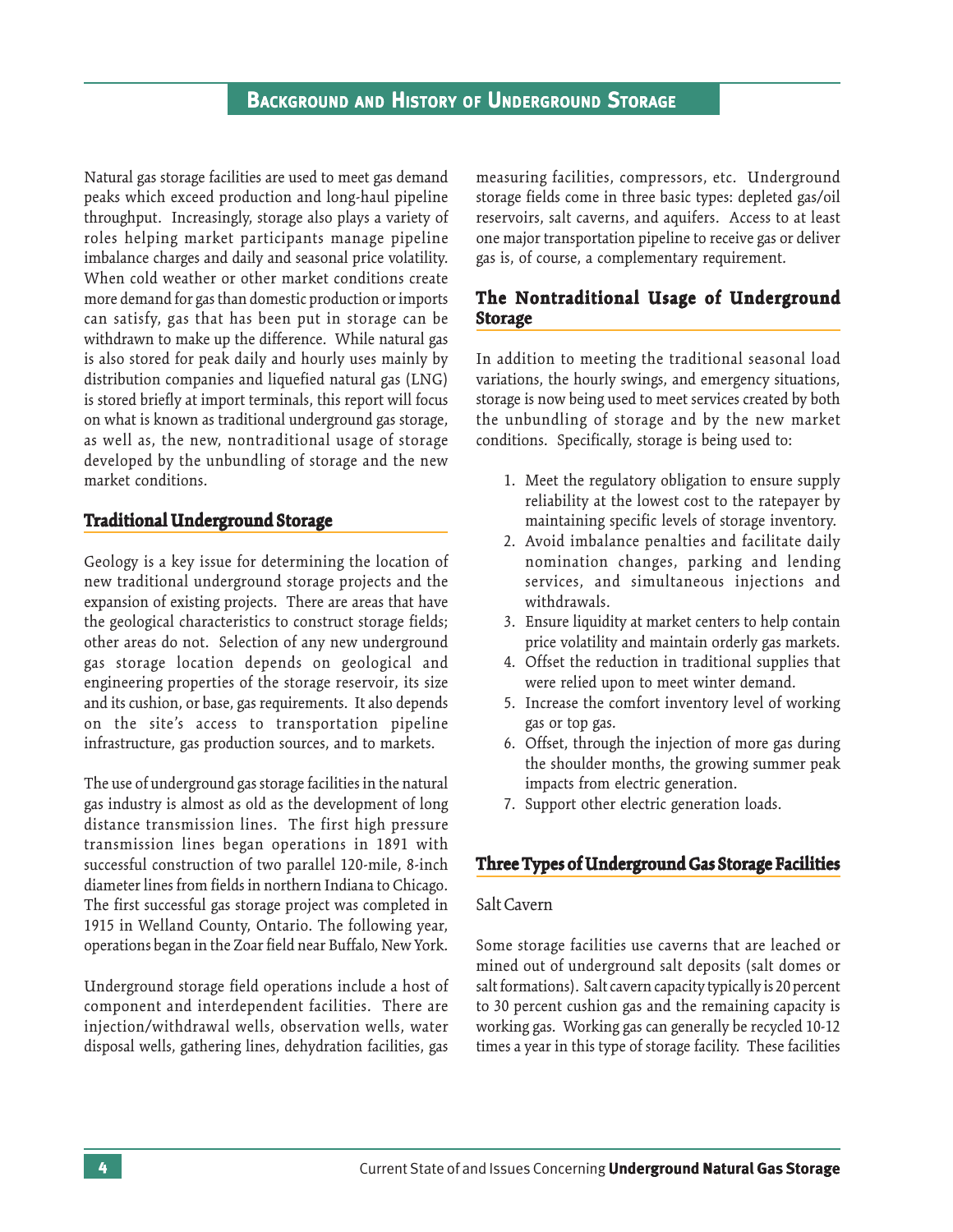are characterized by high deliverability and injection capabilities and are mainly used for short peak-day deliverability purposes (*i.e.*, for fueling electric power plants).

## Depleted Oil/Gas Reservoir

The most common underground gas storage facilities are those that use deep underground natural gas or oil reservoirs that have been depleted through earlier production. These reservoirs are naturally occurring, and their potential as secure containers has been proven over the millennia that the reservoirs held their original deposits of oil and gas. An underground gas storage field or reservoir is a permeable underground rock formation (average of 1,000 to 5,000 feet thick) that is confined by impermeable rock and/or water barriers and is identified by a single natural formation pressure. The working gas capacity is typically 50 percent, with the rest of the capacity maintained to ensure adequate deliverability. Gas is typically withdrawn in the winter season and injected during the summer season. This type of storage facility could be used for seasonal system supply or for peak-day demands.

#### Aquifer

A large number of reservoirs are bound partly or completely by water-bearing rocks called "aquifers." The nature of the water in the aquifer may vary from fresh to nearly saturated brines. Aquifer storage facilities typically have high cushion gas requirements, ranging between 50 percent to 80 percent. However, they achieve high deliverability rates, with gas injected in the summer season and withdrawn in the winter.

The following chart , based on the Department of Energy's Energy Information Administration (EIA) final 2001 data, shows that depleted reservoirs are the dominant type of underground storage based on total capacity. These percentages have slightly changed using 2002 EIA data, which are not yet final.<sup>8</sup>

## Types of Underground Storage Capacity



Source: Energy Information Administration

## **Summary of Physical Characteristics of Traditional Natural Gas Storage**

( The following descriptions are from the Natural Gas Supply Association)<sup>9</sup>

The most common form of underground storage consists of depleted gas/oil reservoirs. Depleted reservoirs are those formations that have already been tapped of all their recoverable hydrocarbons. This leaves an underground formation geologically capable of holding natural gas. In addition, using an already developed reservoir for storage purposes allows the use of the extraction and distribution equipment left over from when the field was productive. Having this network in place reduces the cost of converting a depleted reservoir into a storage facility. Depleted reservoirs are also attractive because their geological characteristics are already well known. Of the three types of underground storage, depleted reservoirs, on average, are the cheapest and easiest to develop, operate and maintain.

<sup>8</sup> Form EIA-191, Monthly Underground Gas Storage Report.

<sup>9</sup> *See* NGSA's Web site at http://www.naturalgas.org/naturalgas/storage.asp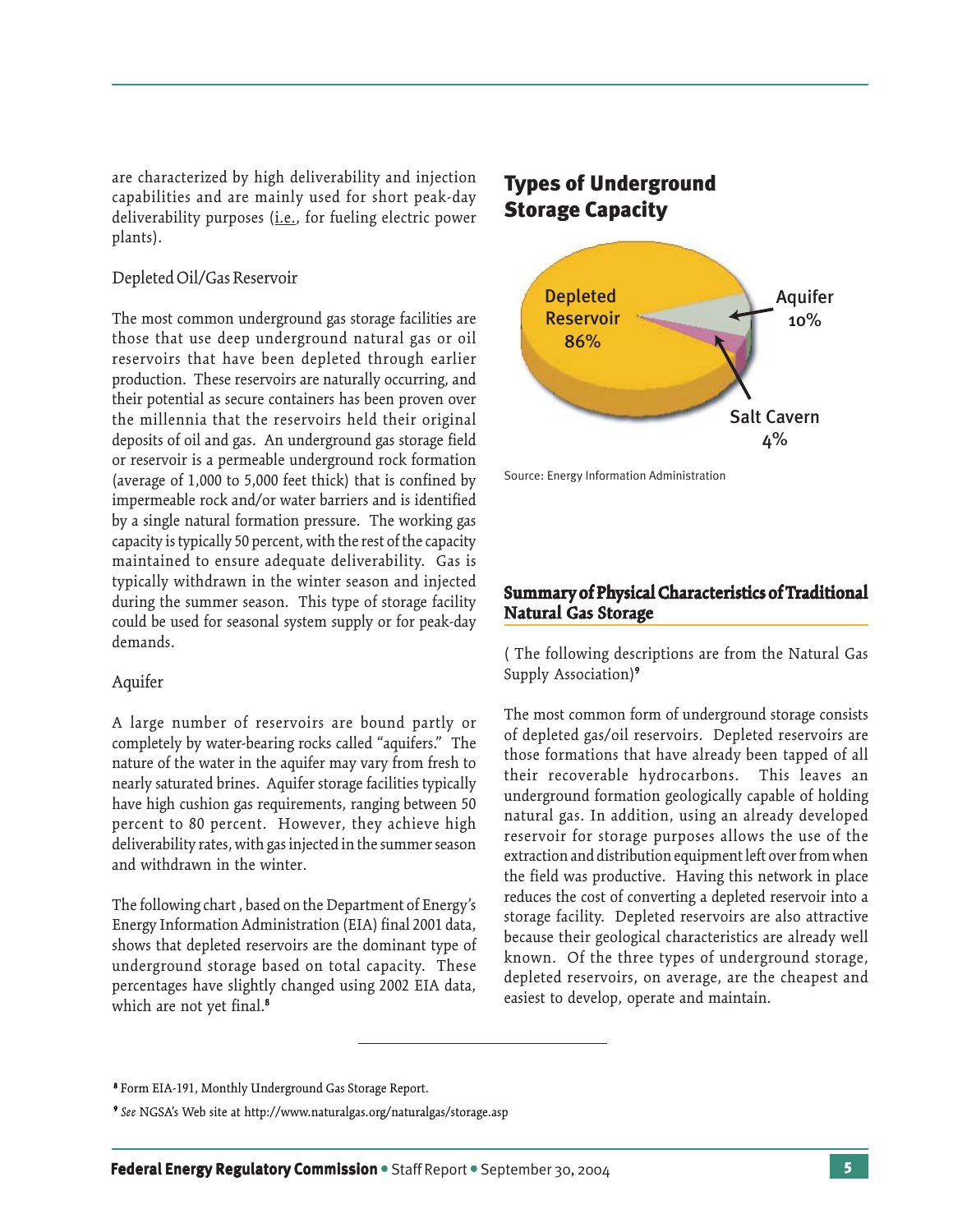Aquifers are underground permeable rock formations that act as natural water reservoirs. However, in certain situations, these water-containing formations may be reconditioned and used as natural gas storage facilities. Because they are more expensive to develop than depleted reservoirs, these types of storage facilities are usually used only in areas where there are no nearby depleted reservoirs. Traditionally, these facilities are operated with a single winter withdrawal period, although they may be used to meet peak load requirements as well. Aquifers are the least desirable and most expensive type of natural gas storage facility for a number of reasons. First, the geological characteristics of aquifer formations are not as thoroughly known as are depleted reservoirs. A significant amount of time and money goes into discovering the geological characteristics of an aquifer and determining its suitability as a natural gas storage facility. Also, the cushion gas requirement for aquifers is higher than for depleted oil/gas reservoirs.

Underground salt formations offer another option for natural gas storage. These formations are well suited to natural gas storage because salt caverns, once formed, allow little injected natural gas to escape from the formation unless specifically extracted. The walls of a salt cavern also have the structural strength of steel, which makes it resilient to reservoir degradation over the life of the storage facility. Salt caverns are formed out of existing salt deposits. These underground salt deposits may exist in two possible forms: salt domes and salt beds. Salt domes are thick formations created from natural salt deposits that, over time, move up through overlying sedimentary layers to form large dome-like structures. Salt beds are shallower, thinner formations. Because salt beds are wide and thin, salt caverns in them are more prone to deterioration and may also be more expensive to develop than salt domes.

## **Operating Characteristics of the Types of Underground Storage**

The pressure range in a depleted reservoir for the storage operating cycle depends upon (1) the safe upper limit of the reservoir pressure (bottom hole or surface pressure), (2) the flow capacity of the wells, and (3) compression requirements when injecting gas into the reservoir or delivering to market. Normally gas and oil fields have pressures at discovery in the range of 0.43 to 0.52 pounds per square inch per foot of depth. The highest pressure level possible normally will provide the maximum storage capacity and the wells will have the highest flow capacity.

Peak-day or seasonal deliverability is directly related to storage volume vs. storage pressure. Required storage deliverability services (daily or seasonal volumes) require maximum storage pressure and gas-in-place volumes prior to the withdrawal season.

Therefore, the main issues are how much gas can be carried over from year to year, how long the gas can remain in the reservoir prior to being turned over and how soon can the capacity be refilled. These problems are not based on some theoretical behavior, but instead are based on experience under a variety of turnover and injection conditions.

It is operationally improper to simply let the gas sit in any storage field. If working gas is not recycled properly, it will move from higher pressure areas of the storage field to lower pressure areas, move into tighter formations or migrate to a point that will result in an increase in cushion gas requirements or gas loss.

The following table summarizes our understanding of how the three types of storage fields are generally operated. Less cushion gas is needed for salt caverns and they can be filled and emptied much more frequently than aquifers or depleted reservoirs. For aquifers or depleted reservoirs, the injection period usually corresponds with the months of April through October (214 days), while the withdrawal period is usually the months of November through March (151 days). Storage operators must use their best geologic and engineering judgment to vary from this schedule. Early season cold weather can reduce storage gas in place and deliverability, while late season cold weather can reduce the next season's required injections in terms of volumes and days.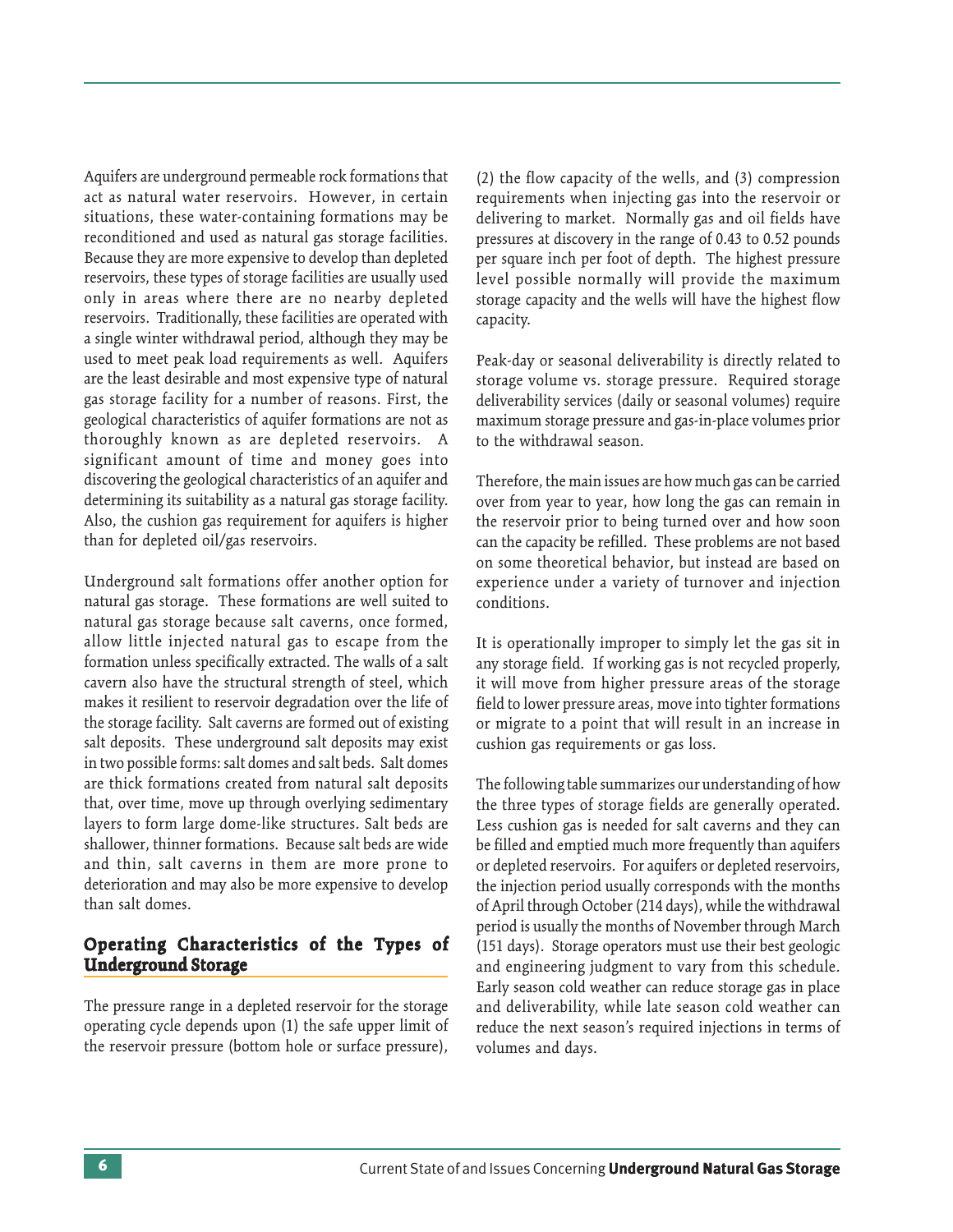| <b>Type</b>                           | <b>Cushion to Working</b><br><b>Gas Ratio</b> | <b>Injection Period</b><br>(Days) | <b>Withdrawal Period</b><br>(Days) |  |
|---------------------------------------|-----------------------------------------------|-----------------------------------|------------------------------------|--|
| <b>Aquifer</b>                        | Cushion<br>50% to 80%                         | 200 to 250                        | 100 to 150                         |  |
| Depleted Oil/Gas<br><b>Reservoirs</b> | Cushion 50%                                   | 200 to 250                        | 100 to 150                         |  |
| <b>Salt Cavern</b>                    | Cushion<br>20% to 30%                         | 20 to 40                          | 10 to 20                           |  |

## Gas Storage Facility Operations

Source: Analysis of FERC filings

#### **Nationwide Storage Capacity**

Because not all storage is under the Commission's jurisdiction, we have to look to other sources of information to get nationwide totals of storage capacity. The EIA reports that as of 2002 (the latest data available), interstate pipelines operated nearly 55 percent of the nation's gas storage capacity10 but had contractual rights to use only 8 percent of the working gas capacity for their own purposes. Local distribution companies (LDCs) and intrastate pipeline companies operated about 35 percent of working gas capacity and independent operators operated about 10 percent of working gas capacity. However, most of the pipeline's storage capacity, about 73 percent, is contractually committed to LDCs. Marketers also hold a significant share of storage capacity under contract, about 15 percent. The total maximum U.S. natural gas storage capacity (cushion, or base, gas plus working gas) *reported to* the EIA fluctuated slightly above

the 8 Tcf level for the past eight years (8 to 8.4 Tcf), while for the same period, the EIA reports that working gas storage capacity has varied between 4.4 and 4.7 Tcf.

Using a different survey, the Office of Fossil Energy – which, like EIA, also is in the Department of Energy – reported that as of 2003 there were 110 underground gas storage operators that maintain and operate 415 underground gas storage facilities with a working gas capacity of 3.9 Tcf in this country. Of this total number of facilities, 201 are FERC-jurisdictional, controlled by 43 operators. The total FERC-jurisdictional working gas capacity is 2.5 Tcf. Close to half of all the storage capacity is located in the Midwest. The graph on the following page shows the relatively stable amount of storage capacity from 1997 to present, based on EIA's data.

<sup>10</sup> Form EIA-191, Monthly Underground Gas Storage Report.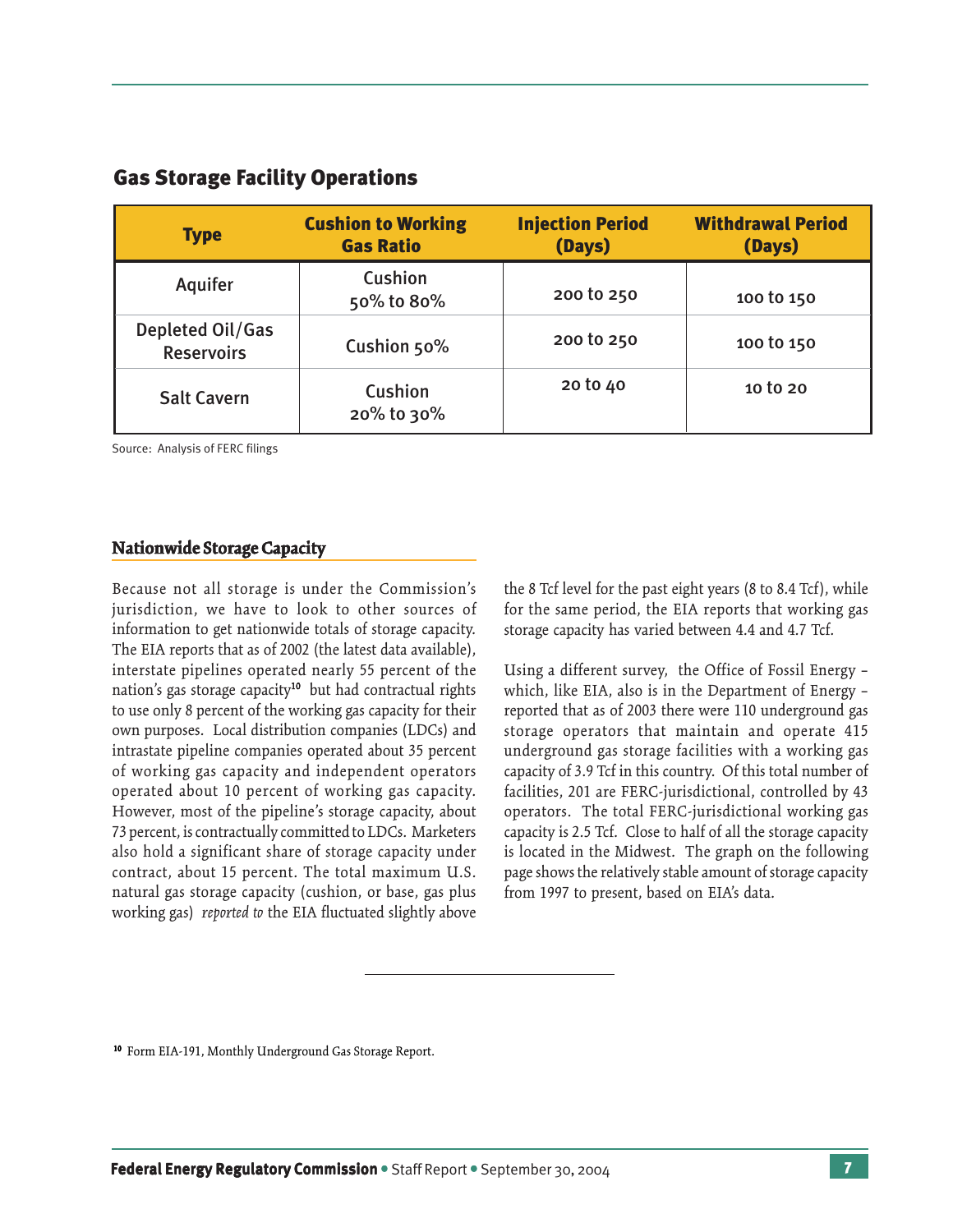

## Volumes of Underground Natural Gas Storage

However, total reported storage capacity has never really been tested with operating experience. Thus, the value that defines "full" when determining the total working gas capacity is not known exactly. Even the EIA's "Basics of Underground Natural Gas Storage" discusses three different approaches to measuring "percent full" of U.S. natural gas storage. Based on our interpretation of historical data, staff believes there is a total practical storage operating capacity of 7.6 Tcf, of which 3.5 Tcf 11 is working gas capacity and the remaining 4.1 Tcf is cushion gas. The American Gas Association (AGA) reported that the largest working gas capacity held in storage during a given time period was 3,294 Bcf. Therefore, based on EIA data of total storage capacity being at least 8.2 Tcf for several recent years, the staff estimates that there is as much as 600 Bcf of potential working gas capacity available within existing storage fields for future use. Thus, staff estimates the total U.S. potential working gas capacity to be 3.6 to 3.8 Tcf. Based on these estimations, there is 200 Bcf to 500 Bcf of potential working gas capacity beyond the presently proven 3.5 Tcf of working gas that could be reengineered and used.

Another technical point is that storage working gas capacity is directly related to the availability of supply. If there is sufficient gas supply available during the early injection season when storage pressures are lowest, the storage operators could inject at the highest rates and re-

<sup>11</sup> Actual total operating capacity reported by EIA monthly (2001-02 withdrawal season). However, the total potential working gas capacity is estimated by EIA to be 3.9 Tcf, thus we would accept that working gas could be 3.5 Tcf to 3.9 Tcf.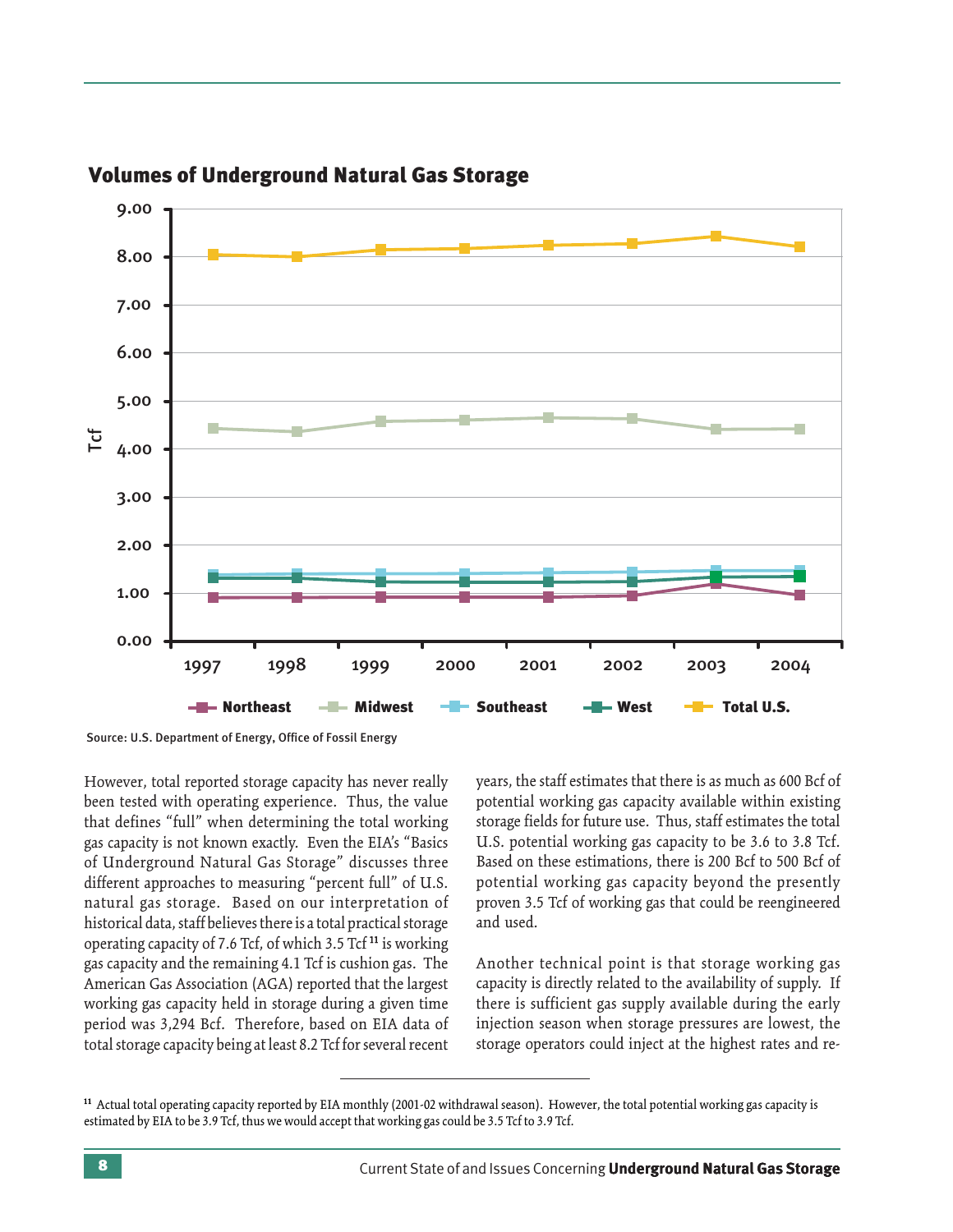pressurize their storage reservoirs to be ready for withdrawal season, which usually begins November 1 each year. As storage reservoir pressures increase, gas-inplace volume also increases and the injection rate declines gradually in late injection season. Therefore, the injection rate is higher at the beginning of injection season and lower at the end of injection season. The withdrawal rate is highest at the end of injection season, when storage reservoir pressure is highest. Storage operators estimate the volume of supply needed for each season and they try to refill their storage fields' working gas capacities based on historical performance levels and match their storage capacities with their customers' requirements. Many storage fields are designed to have some excess working gas capacities and operational flexibility to withdraw some cushion gas, as needed, within the late withdrawal season.

#### **Actual Storage Operating Capacities Storage Operating Capacities**

As shown below, based on historic EIA data, cushion gas averaged about 54 percent of the total operating capacity from 1975 through 1991. In 1992, cushion gas began to increase, reaching 61 percent of the total operating capacity in 2000. While cushion gas has been increasing, working gas capacity has been decreasing. This increase/ decrease of cushion and working gas capacity could represent the reclassification of working gas to cushion gas as a result of open access, as well as maintaining higher storage pressures to support higher withdrawal rates. Also, this supports the need for realignment or re-engineering of existing storage fields to improve the cycling capability of the storage fields and reduce cushion gas requirements if and when higher storage services are needed.



#### Relative Volumes of Working and Cushion Gas

Source: Graph generated by FERC staff from EIA data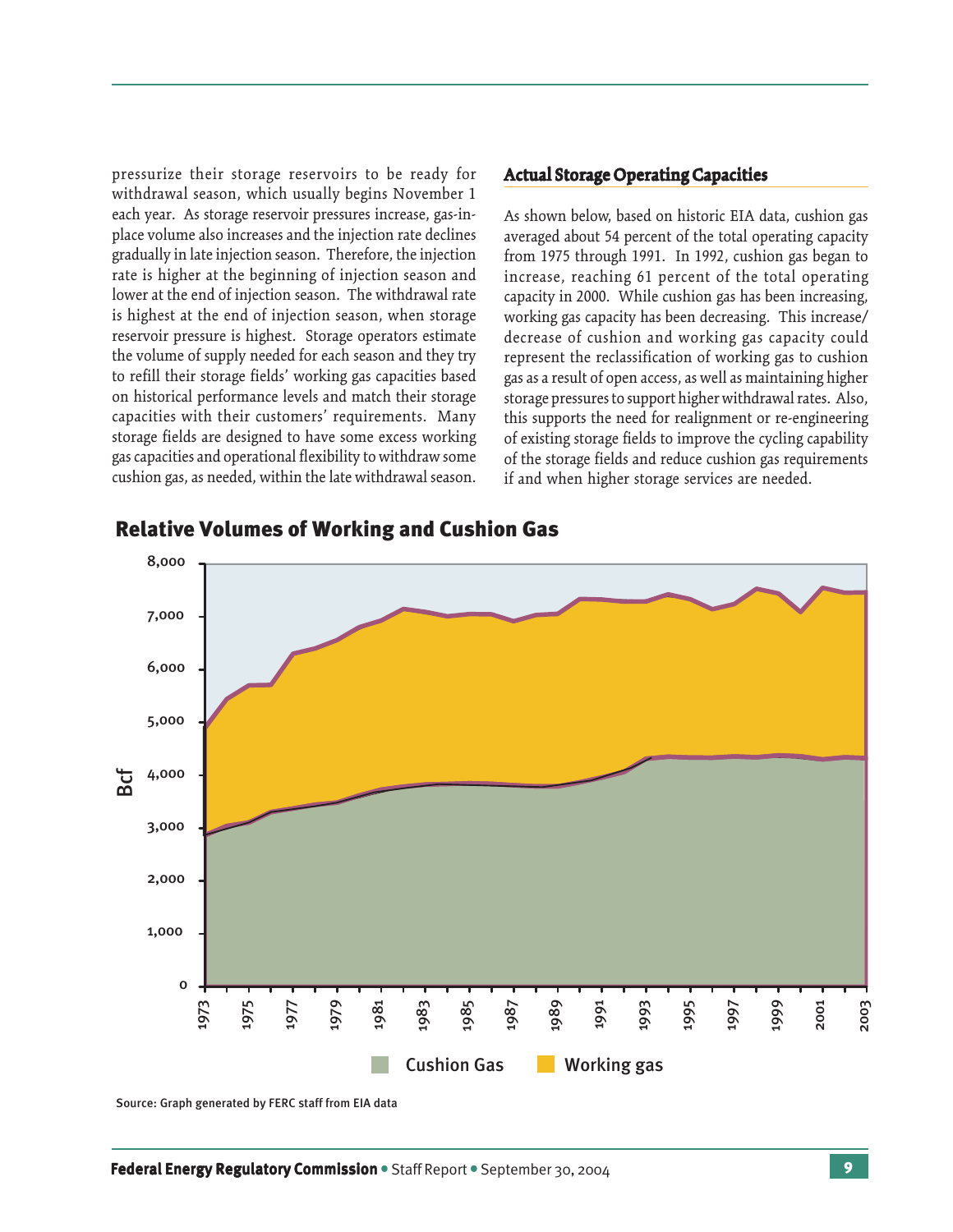#### **Storage Capacity Summary**

Total U.S., storage operating capacity (EIA data) = 7.6 Tcf (actual) Total U.S., working gas capacity (potential) = 3.9 Tcf (estimated by EIA)12 Total U.S., actual operating working gas = 3.5 (1990-1991 withdrawal season)

Total Jurisdictional operating capacities (staff estimation) =  $5.2$  Tcf Total Jurisdictional working gas capacities (staff estimation) = 2.5 Tcf

#### **Regional Distribution of Underground Storage**

The maps below illustrate the regional distribution of underground storage, which is concentrated in upper Ohio Valley, Michigan, Illinois, Gulf Coast and south central locations. This regional distribution is based on convenient geology, historic natural gas usage patterns and location of depleted oil/gas reservoirs. There are locations in the northeastern United States where there are no depleted oil/gas field, salt domes/formations or natural geological confinements for the development of underground storage fields. While an alternative is the importation and storage of LNG (surface or subsurface), this alternative faces land use and local siting barriers.<sup>13</sup>

<sup>&</sup>lt;sup>12</sup> EIA, Natural Gas Monthly, 1973-2003, shows estimated working gas capacity of 3.2 to 3.5 Tcf.

<sup>&</sup>lt;sup>13</sup> In addition to the LNG import terminal at Everett, Mass., which has a storage capacity of 3.4 Bcf, there are 46 liquefaction and satellite storage tanks located in Connecticut, Maine, Massachusetts, New Hampshire and Rhode Island owned and operated by LDCs. The total combined storage of peak shaving and satellite storage is 15 Bcf. Cumulative vaporization capacity of these storage tanks, plus that from the Everett facility, is approximately 2.3 Bcfd, which can supply as much as 50 percent of the region's peak day needs. In addition to the LNG storage, LDCs have 260 propane tanks in New England with a total storage capacity of 1 Bcf of liquefied petroleum gas (LPG). Vaporization from LPG can meet 5 percent of New England's peak day needs. *See also* New England Natural Gas Infrastructure, Docket No. PL04-1-000, December 2003.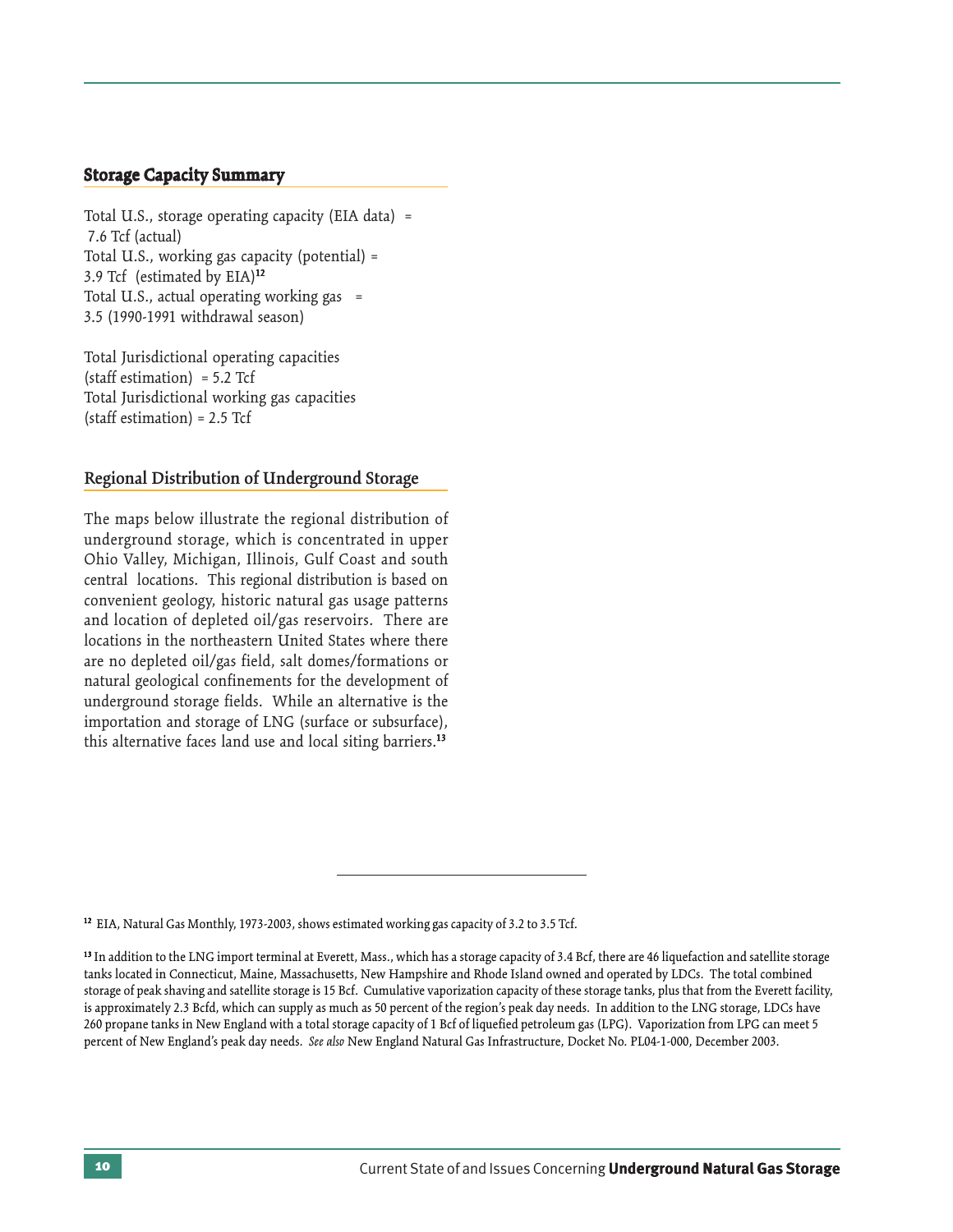

# FERC Jurisdictional U.S. Storage by Type and Location

## Non-jurisdictional U.S. Storage by Type and Location



Source: Developed using Platts PowerMap and GasData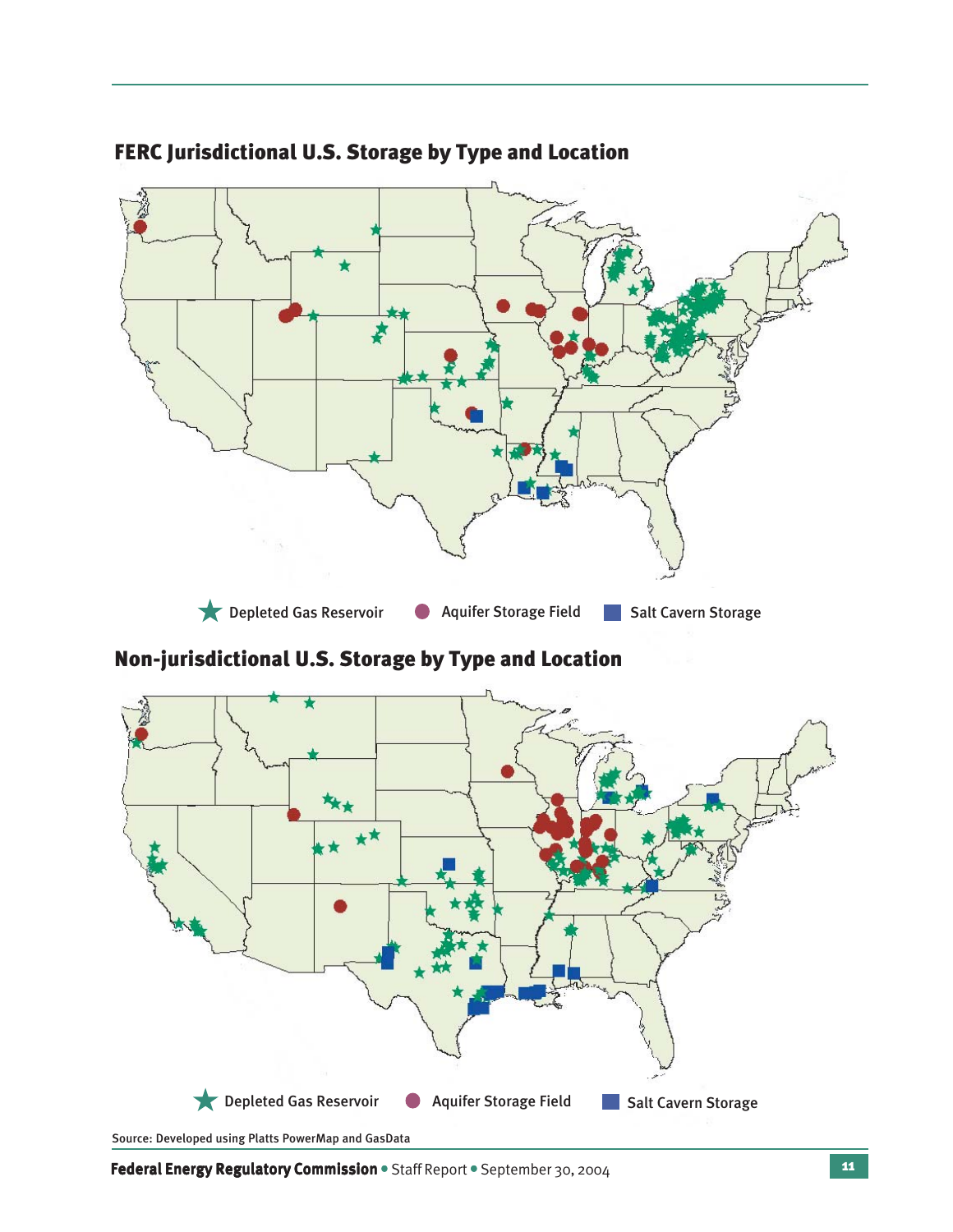#### **The Commission's Role in Underground Storage**

#### Commission Certificates

The Commission has jurisdiction over any underground storage project that is owned by an interstate pipeline and integrated into its system. Also, independently operated storage projects that offer storage services in interstate commerce are under the Commission's jurisdiction. The chart below is based on staff's compilation of Commission orders and it shows that the annual number of new storage fields certificated by the Commission has decreased since the 1970s and early 1980s. Beginning in 2002, the new certificated storage fields mostly involved the development of small depleted gas fields and salt cavern storage fields.

Likewise, based on our compilation of applications at the Commission, the number of applications to construct and modify storage facilities has fluctuated from the 1970s through 2004. We attribute the large number of applications during the late 1970s and early 1980s to the industry's reaction to colder-than-normal winters. The current increase in the number of storage applications reflects modifications of existing storage fields (increasing capacity and efficiency) as well as applications by independent storage operators entering the natural gas market as a result of Order No. 636.

## Current Commission Cases

Eleven major interstate storage projects (adding six new storage fields) were certificated since 2002, authorizing



## FERC Certification of New Storage Fields by Year

Source: FERC filings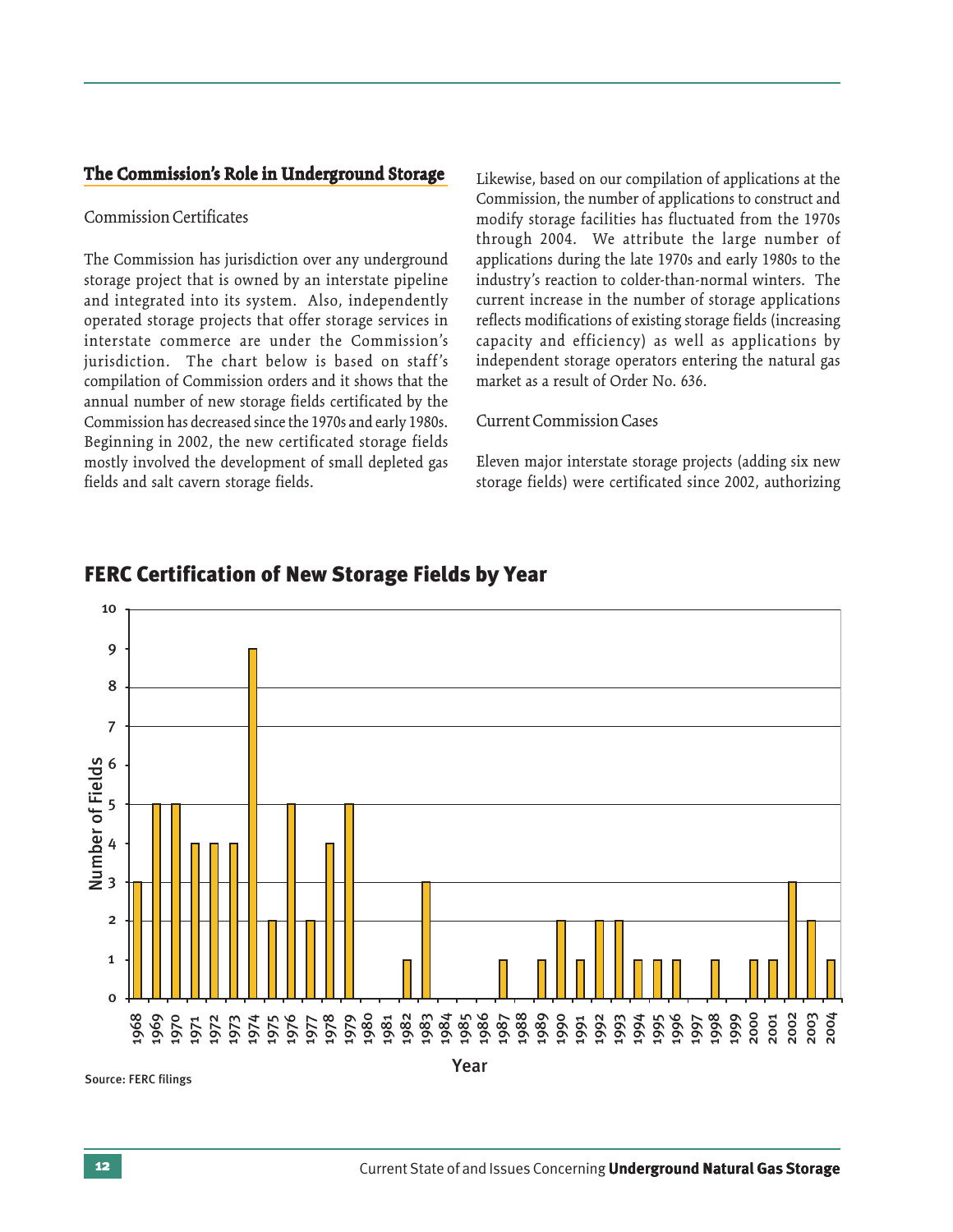

## Certificate Applications for Realignment of Storage

the development of 74.7 Bcf of new interstate working storage capacity for the U.S. Of the 74.7 Bcf of new storage capacity, 17.9 Bcf has been delayed or put on hold when compared to the applicant's originally projected in-service date. Of the 11 storage projects, four projects would add 12.2 Bcf of new storage capacity into the Northeast region, but it is these projects that have been delayed. Two projects have added 12.1 Bcf of new storage capacity in the Midwest and five projects added 50.4 Bcf of new storage capacity in the Gulf Coast/Southeast.

Four storage projects are pending before the Commission; they have a projected capacity of 54 Bcf for the Northeast,

Midwest and Gulf Coast/Southeast regions. The present pending and anticipated storage projects will be required to meet the increasing seasonal peak-day requirements.

Ten publicly announced storage projects are on the horizon with potential storage capacity totaling 115.8 Bcf. Of this amount, 5 Bcf would be in the Northeast, 27 Bcf would be in the Midwest, 53.6 Bcf would be in the Gulf Coast/Southeast and 3.2 would be in the West.

The regional distribution of these approved, pending and on-the-horizon projects is shown on the map below.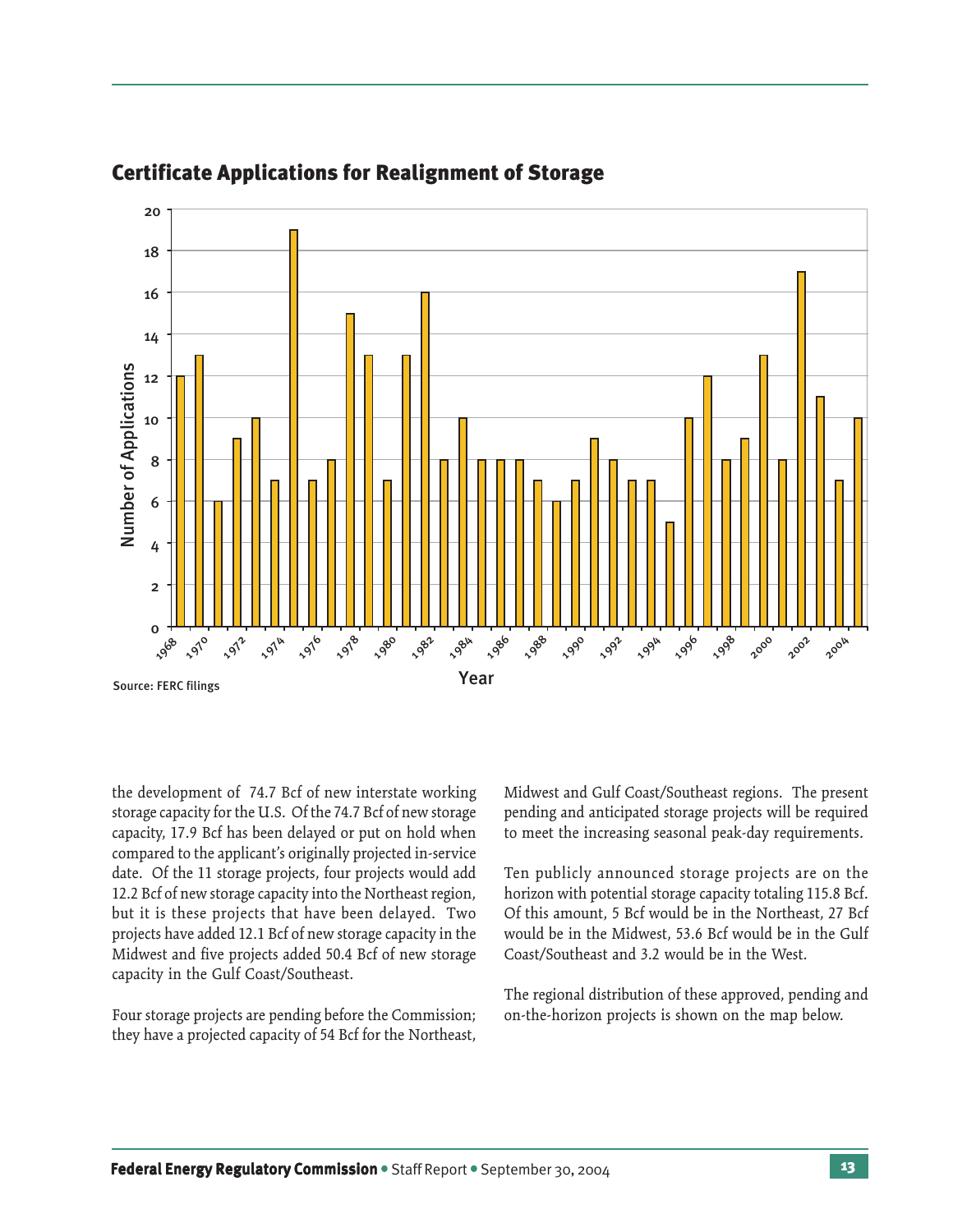## Recent Gas Storage Projects

Capacity in Bcf; August 2004



Source: FERC filings and price industry reports

## **Current Developments Regarding Underground Storage**

New Technologies

Current methods of improving storage field efficiency, such as mechanically removing debris, washing, injecting acids and creating new perforations in the well pipe often provide only limited and temporary improvements. New technologies are now being used to improve storage field efficiency:

- To unclog storage wells, a low-frequency/high frequency sound wave device is being used that vibrates the scale off the well pipe.
- There are innovative fracturing technologies, such as injecting high pressure liquid carbon dioxide instead of water or other liquids, to keep clays from sticking and sealing off parts of the reservoir.
- In salt cavern development, operators can chill the natural gas and condense its volume to reduce the size of the storage field and the amount of brine that needs disposing.
- Operators can use "lined rock caverns" in storage facilities, in which a steel tank has been installed in a cavern that has been blasted into the rock of a hill.
- Freezing natural gas in the presence of water creates hydrates, thus allowing for large quantities to be stored in same volumes.
- Operators can use the Bishop Process (TM by Conversion Gas Imports) in which LNG is unloaded offshore, warmed to 40 degrees Fahrenheit and then stored as natural gas vapor in underground salt caverns either onshore or offshore.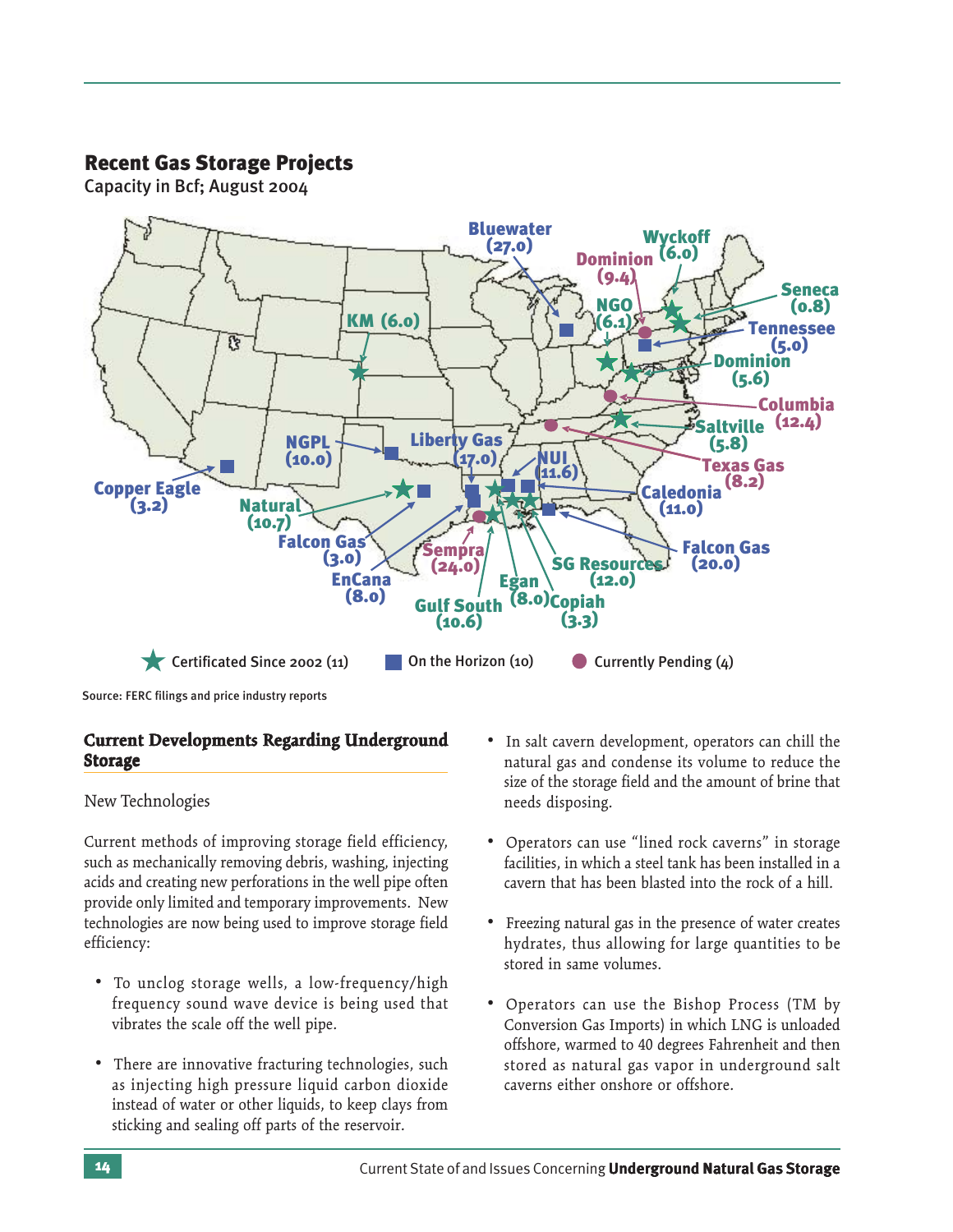More on LNG and Underground Storage

Quantities of LNG imports into the United States have increased almost six-fold from 85 Bcf in 1998 to 507 Bcf in 2003. Should LNG imports grow in the future as projected, more storage facilities (LNG tanks, salt cavern storage and depleted offshore oil/gas reservoirs) will be needed. The DOE is studying a novel method of unloading and regassifying LNG directly from ocean tankers for storage in underground salt caverns. Under the Bishop Process, LNG would be received directly from an offshore tanker, regasified, pressurized and warmed to 40 degrees F, then injected into underground salt caverns. A DOE study identified more than two dozen potential sites that had suitable salt formations, sufficiently close proximity to existing pipelines and navigable water.<sup>14</sup> This process would eliminate the need to build expensive aboveground cryogenic storage tanks. A combination of the Bishop Process with the construction or conversion of existing offshore depleted gas fields, platforms and lines could also be a means to import, store and transport LNG. There are many offshore depleted gas fields that could be used for this purpose.

## **Problems with Underground Storage Projects**

A few storage projects have been canceled, delayed or placed on hold due to market concerns, environmental

issues and rate issues. Specifically, storage projects have been placed on hold until the market improves or have been cancelled due to a lack of market interests. Environmental concerns such as brine disposal used in the development of salt caverns and land use have been raised. Storage projects have incurred funding problems and cost concerns, and some projects have been cancelled or delayed due to pipeline infrastructure problems. With the denial of market based rates for storage projects by the Commission, certain storage proponents believe costbased rates may not provide adequate incentives to attract the investment necessary to develop the proposed storage facilities.

## **Need for More Storage**

Estimations of the need for more storage first require projections of national and regional natural gas supply and demand. Then one must estimate the future expansion of natural gas transmission and distribution to gauge how much more storage might be needed to meet seasonal and peak deliverability demands. The price of natural gas and the price volatility also affect the need for storage and such factors also need to be estimated. The NPC gas study and other sources have estimated a need for additional storage in the United States and Canada of up to 700 Bcf by 2025. This has been projected on a regional basis by work sponsored by The INGAA Foundation, as follows below:

## New North American Gas Storage Requirements

| <b>Incremental Working Gas</b><br><b>Capacity in EEA Base Case</b> | 2004-2008 | 2009-2020 | <b>Total</b>  |
|--------------------------------------------------------------------|-----------|-----------|---------------|
| <b>Western Canada</b>                                              | 30 Bcf    | 40 Bcf    | 70 Bcf        |
| <b>Eastern Canada/Michigan</b>                                     | $36$ Bcf  | 74 Bcf    | 110 Bcf       |
| <b>Midwest</b>                                                     |           | 60 Bcf    | 60 Bcf        |
| <b>New York</b>                                                    | 10 Bcf    | 56 Bcf    | <b>66 Bcf</b> |
| Pennsylvania / West Virginia                                       | 33 Bcf    | 90 Bcf    | 123 Bcf       |
| <b>Gulf Coast</b>                                                  | 72 Bcf    | 5 Bcf     | 77 Bcf        |
| <b>West Coast</b>                                                  | 21 Bcf    | 78 Bcf    | 99 Bcf        |
| <b>Other</b>                                                       | 10 Bcf    | 37 Bcf    | 47 Bcf        |
| <b>Total</b>                                                       | 212 Bcf   | 439 Bcf   | 651 Bcf       |

Source: Energy and Environmental Analysis Inc, *At the Crossroads: Crisis or Opportunity for Natural Gas*

<sup>14</sup> *See* http://www.fe.doe.gov/programs/oilgas/storage/index.html.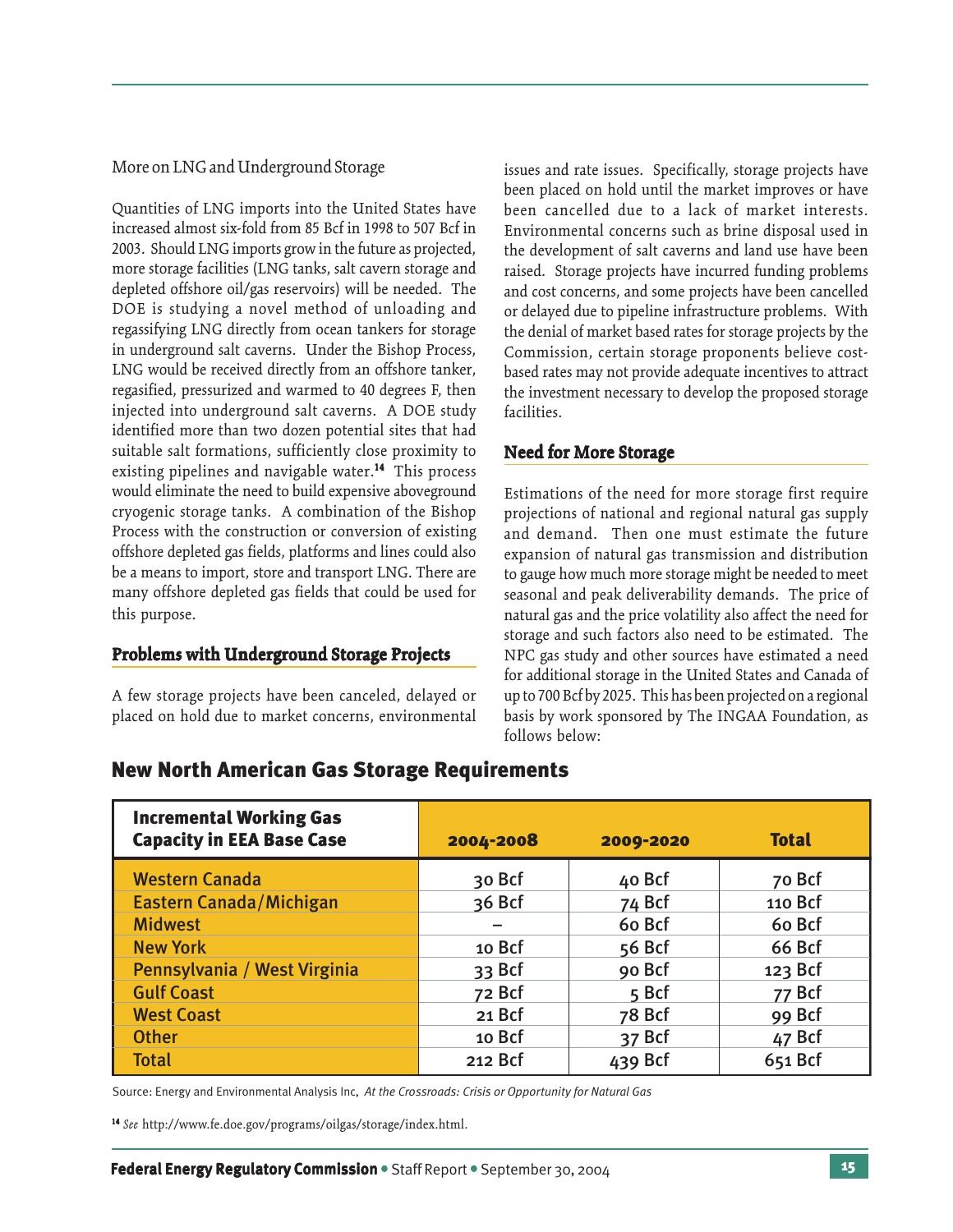## **Staff Observations on the Current State of Underground Storage**

Natural gas storage is in better shape this year than last. From a national perspective, we have adequate storage volumes in place in the United States at this time to cover normal conditions. The EIA's "Weekly Natural Gas Storage Report" divides U.S. underground gas storage into three regions: East, West and Producing. As of September 9, the United States had 257 Bcf more in storage than at this time last year and 183 Bcf more than the fiveyear average for this time of year. If storage injection continues at its current pace, there should not be any problem in refilling working gas storage to the previous year's level (3,155 Bcf on October 31, 2003) and the storage fields should be full and pressurized to their designed levels.

In recent years, however, relatively few new storage fields have been built. Also, there has been an abandonment of a number of old, inefficient, and uneconomically operated underground gas storage fields. Traditionally, underground storage fields were designed to meet peak seasonal demands. Today, especially with the proliferation of gas-fired electric plants, storage facilities are increasingly expected to meet rather dramatic daily or even hourly swings. Thus, storage operations are changing with changing market characteristics. The load profile has changed for natural gas customers over the past few years, and gas supply now is required – sometimes quickly – throughout the year rather than merely meeting peak seasonal demands. Therefore, storage fields with high injection and withdrawal capabilities are becoming the main choice for many storage operators. The traditional marketplace now values highly diversified types of storage services and has increasingly sought storage that rewards flexibility, safety and reliability. This is the main reason why storage operators are reengineering and conducting detailed studies of their storage fields to see how they can improve the performance of existing storage facilities. Storage field re-alignments are being implemented to increase working gas capacity within existing fields and to reduce cushion gas requirements, which results in increases in deliverability.

Since 1968, there have been many applications for the realignment of old storage fields. Storage operators have modified old storage designs, incorporated new design procedures and constructed surface and subsurface facilities. These modifications include drilling largediameter wells, relocating wells within reservoirs, incorporating coil tubing drilling (CTD)15 and horizontal well drilling and completing larger diameter wells. Additionally, storage operators are adding compression, dehydration facilities, and new gathering lines. Operators are also using new technical procedures to better understand reservoir geology, confinement and reservoir flow behaviors, abandoning uneconomical facilities and incorporating new storage operational procedures.

Storage field modifications have generally provided new operational capability for storage operators to recycle more working gas efficiently. By cycling working gas during both injection and withdrawal seasons, the storage operator is able to confine the storage gas, better define geological parameters, reduce gas migration/loss, increase efficiency and reduce operational cost. Finally, a few storage fields' working gas volume has increased and cushion gas volume of those same fields were reduced.

On balance, through realignments or re-engineering procedures, injection/withdrawal capability has increased without any significant increase in total storage operating capacity. In fact, data indicate that the total U.S. storage operating capacity (jurisdictional and nonjurisdictional) has remained about the same over the past few years. Thus, the recent trend in storage field construction activity has predominantly been the modification and realignment of existing storage fields to meet changing market demands rather than a dramatic increase in

<sup>&</sup>lt;sup>15</sup> CTD is used in existing storage reservoir when the conventional well enhancing techniques (hydraulic fracturing, acidizing and/or reperforating) for enhancing well performance have not proved to be effective.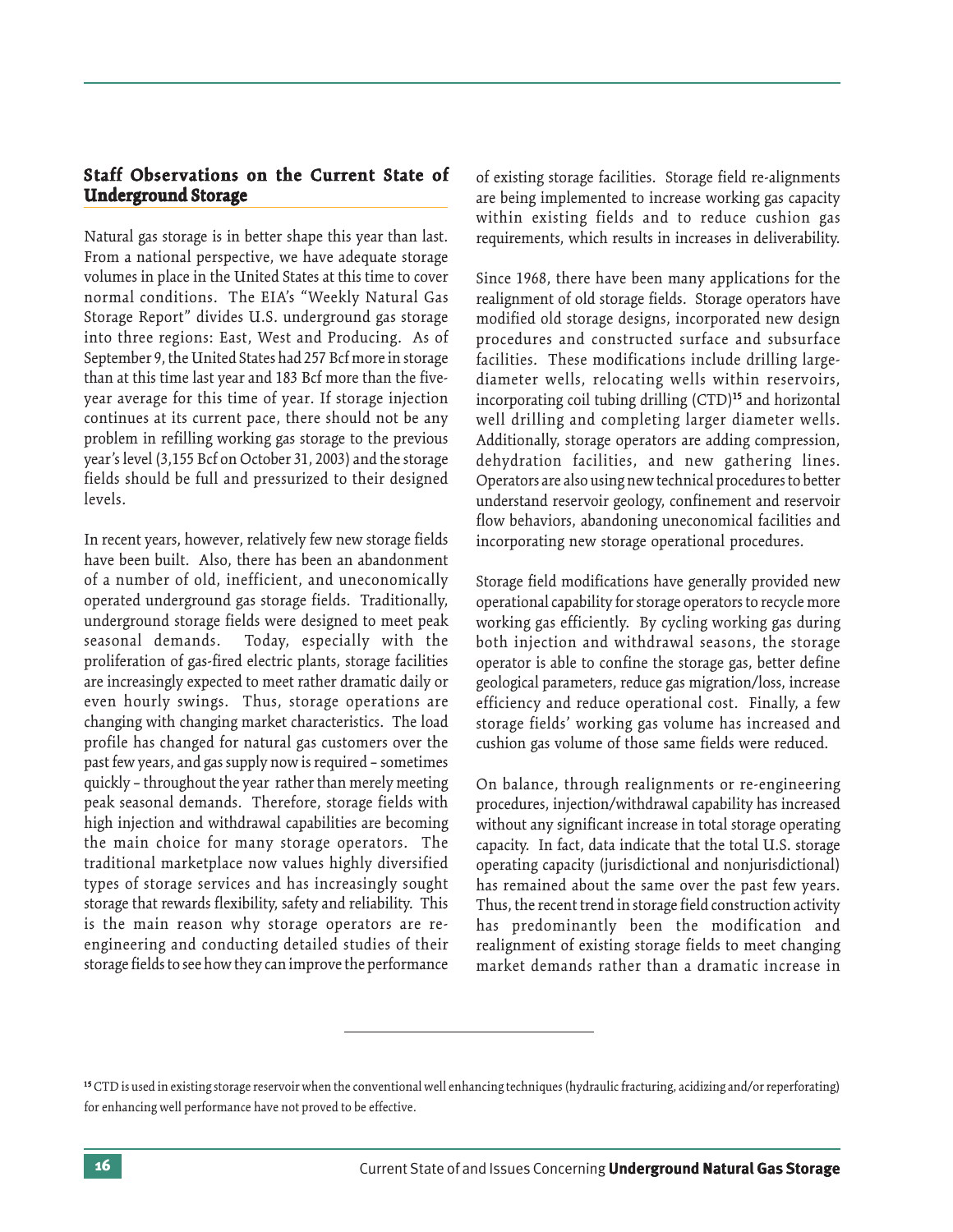construction of new storage fields. During the past 10 years, there has been a significant increase in the ability to move gas in and out of storage.

It is the staff's technical opinion that prudent operational procedures and realignment of storage facilities within the past few years by storage operators have resulted in better use of storage capacity. Storage operators have modified their storage facilities and improved storage capabilities with different types of storage operations and services than offered in previous years. In staff's view, in the future, storage operators will construct a limited number of storage facilities on an as-needed basis. However, these projects will tend to be highly selective, taking advantage of particularly advantageous locations or highly favorable geological characteristics.

Historical storage engineering and operational data indicate that not all working gas has been recycled in many storage fields. There are many old storage fields that could and should be redesigned and realigned by incorporating new technology, reducing cushion gas volume, increasing working gas volume and increasing efficiency of storage operation by recycling more working gas. All these new designs and modifications will improve operational capability and reduce operational costs without necessarily increasing the total certificated storage capacity. It is advantageous environmentally and also more cost effective to improve the cyclic capability of existing underground field than to construct a new depleted oil/gas field. It is important to recognize that steadily increasing storage demands will not necessarily be met with large investment in new storage fields in the United States.

The level of total gas storage capacity has been relatively flat for a number of years. During the past few years we have seen an average of only one or two new underground gas storage certificated per year. However, the National Petroleum Council's projected need of up to 700 Bcf of

new working storage capacity by 2025 discussed above can be met by the construction of only 35 Bcf of working capacity per year over the next 20 years. The industry appears to be close to meeting or surpassing this goal based on the storage projects that we have approved, have pending before us or are expecting to be filed in the near future. While several old storage fields have been abandoned, others have been sold for less-active local uses. However, over the past 10 years the Commission has authorized many storage realignment applications to improve injection/withdrawal and operational capability of existing storage fields.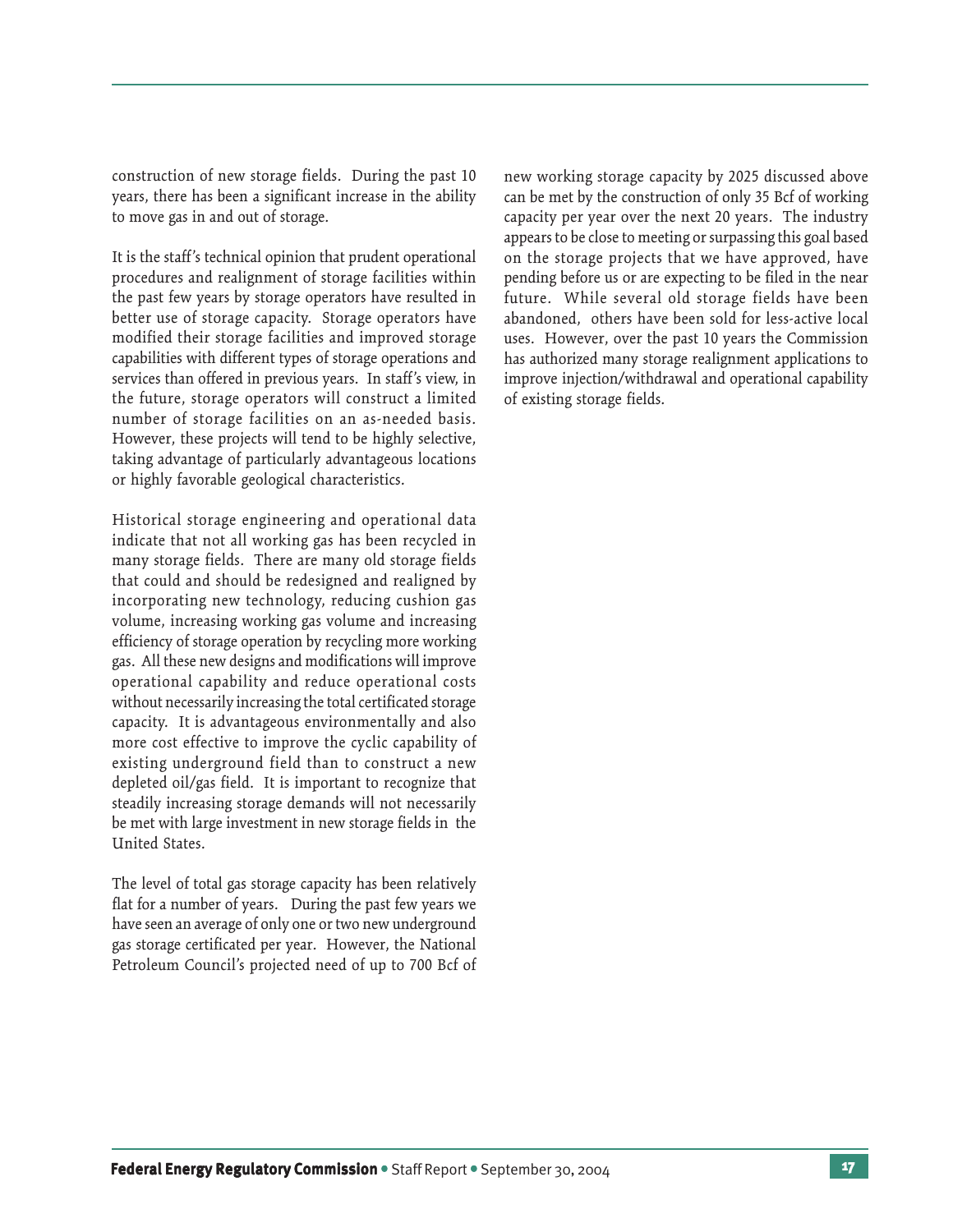#### **Storage Economics Storage Economics**

Successful storage infrastructure investments, as with all private sector capital expenditures, must provide attractive financial characteristics. Many investment measures are used by industry to evaluate the commercial viability of projects including, although not limited to, net present value and internal rate of return. These techniques provide different indicators of a project's merit but fundamentally each is a measure of cash flow benefits relative to capital expenditures and operating expenses. Independent, unregulated storage projects will generally be expected to have returns on equity exceeding 20 percent while jurisdictional storage projects will typically have equity returns between 12 percent and 15 percent. The higher return for unregulated projects, often salt-cavern based, is due to the perceived market, geologic and development risks.

Capital costs and cash flow, and hence, the economic attractiveness of storage, depends upon the physical characteristics and capabilities of a particular storage field, the services to be provided and to a lesser extent, regulatory regimes. Development costs vary greatly by the type of storage and its performance characteristics. The projected revenue and cash flow benefits differ for facilities designed to ensure seasonal supply reliability and meet daily or intra-day demand swings as compared to capturing commodity arbitrage opportunities. Further, regulators can restrict the ability of storage projects to realize profits or, conversely, guarantee profits.

Consistent with the physical perspective that storage amounts nationally are generally adequate and the requirement for new storage is more of a chronic versus acute need, the economics for new storage development are not robust, with the exception of expansions of existing fields. In particular, high-deliverability storage projects that could serve to mitigate price levels and volatilities as seen during the price spikes of 2003 and 2004 have particular challenges in matching value to capital costs.

#### **Storage Development Costs Storage Development**

Among the three types of storage fields (salt cavern, depleted reservoir and aquifer), salt caverns are generally the most expensive to develop on a capacity basis. However, because salt cavern storage can be cycled many times (up to 12 times for some facilities), on a deliverability basis it can be less costly than other types of storage facilities.

A typical 6-12 cycle Gulf Coast salt cavern can costs upwards of \$10 million/Bcf of working gas capacity and is higher in other regions, with Midwestern facilities the next most expensive, followed by the Rockies, the Northeast and finally California and the Pacific Northwest. A typical 2-cycle depleted reservoir field can cost between \$5 million and \$6 million/Bcf.<sup>16</sup> The following table summarizes broad ranges of development costs.

## Development Cost of Working Gas Storage

| <b>Type</b>                         | <b>Development Costs</b><br><b>Per Bcf of Working</b><br><b>Gas Capacity</b> |
|-------------------------------------|------------------------------------------------------------------------------|
| 2-Cycle<br><b>Reservoir</b>         | $$5 - $6$ million                                                            |
| 6-to-12 Cycle<br><b>Salt Cavern</b> |                                                                              |
| <b>Gulf Coast</b>                   | $$10 - $12$ million                                                          |
| Northeast<br>and West               | As much as \$25 million                                                      |

Source: Industry sources

<sup>16</sup> Industry sources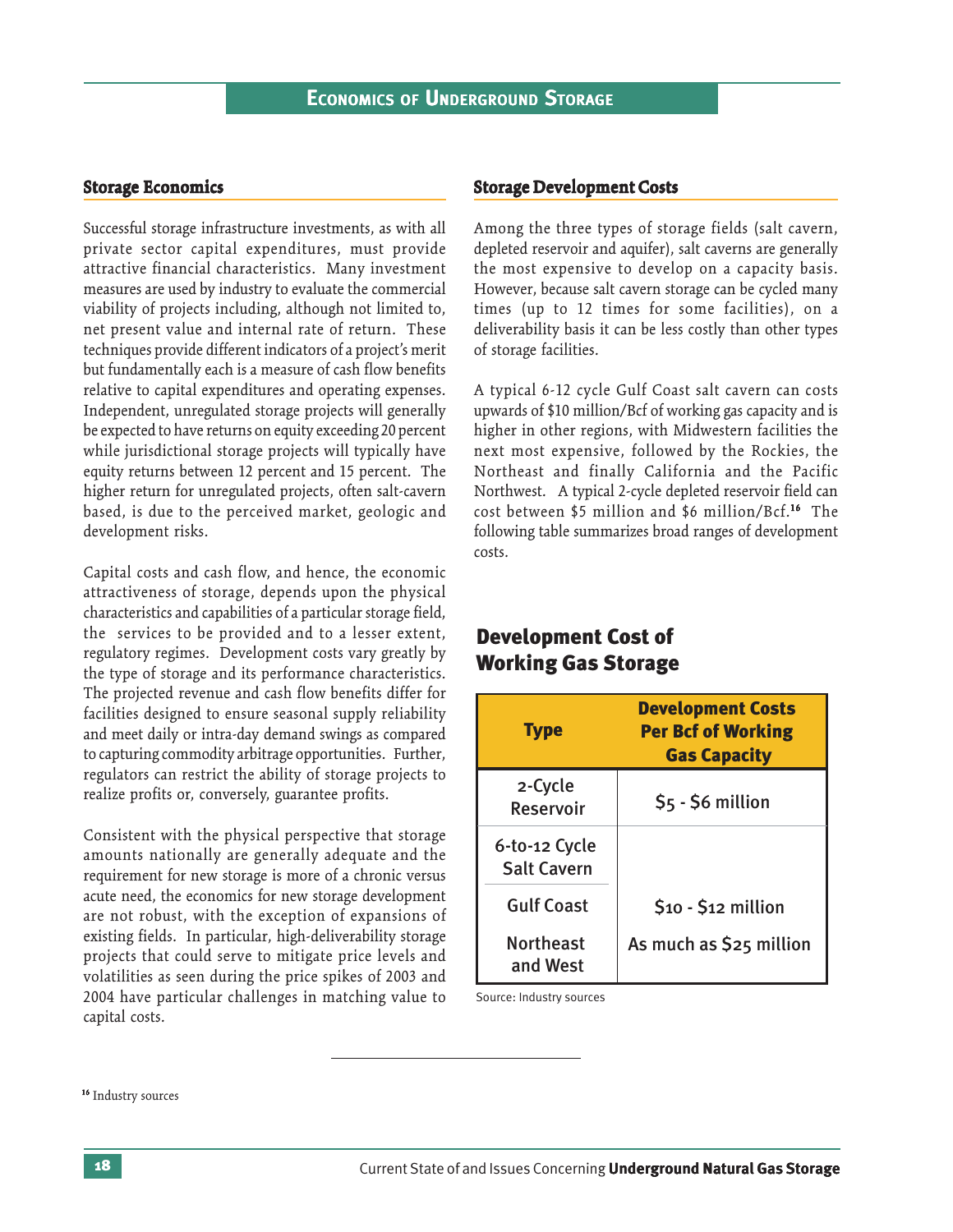Generalizations aside, costs are site-specific based on:

- the quality and variability of the geologic structure of the proposed site;
- the amount of compressive horsepower required;
- the type of surface facilities needed;
- the proximity to pipeline infrastructure; and
- permitting and environmental issues.

Significant project development effort must be done before a storage site is located and planned, increasing the risk of project delays and cost overruns.

The cost of base gas is one of the most expensive elements of a storage project. As a rule of thumb, the total capacity of depleted reservoirs normally consists of 50 percent base gas. Expansions of existing reservoir storage, however, can significantly reduce the need for base gas. Total aquifer storage field capacity is made up of between 50 percent and 80 percent base gas. A salt cavern storage field typically requires 25 percent base gas. However, leaching and brine disposal costs for salt caverns are high. This is due to the large amounts of water needed to leach a salt cavern and the environmental problems associated with disposing of the brine during the leaching process.

The majority of recent storage projects involve re-working and expanding older high-quality depleted reservoirs to generate higher deliverability using new technologies such as horizontal drilling. These projects minimize development costs by leveraging the existing infrastructure and avoiding many environmental issues.17 In addition, field performance is easier to judge because the characteristics are already known.

The table in he next column summarizes recent examples of storage development costs.18

## Gas Storage Development Costs

|                                                 | <b>Gulf Coast Northeast</b><br><b>Salt</b><br><b>Cavern</b> | <b>Reservoir</b><br><b>Storage</b> |
|-------------------------------------------------|-------------------------------------------------------------|------------------------------------|
| Capacity (BCF)                                  | 5                                                           | 9.4                                |
| <b>Deliverability</b><br>(MMcfd)                | 500<br>(est.)                                               | 147                                |
| <b>Base Gas Cost</b><br>(\$ Millions)           | 12                                                          | 3.2                                |
| <b>Total Development</b><br>Costs (\$ Millions) | 65                                                          | 39.5                               |

Source: Dominion Resources, Inc, CBI Storage Conference, Feb. 23-24, 2004

## **The Value of Storage**

The value of storage will depend on what function storage provides with different purposes, for instance, for reliability of supply, imbalance management, seasonal arbitrage and trading. Storage operators and customers have developed sophisticated techniques for valuing storage based on option theory. Consistent with the variety of storage uses are a range of valuation approaches that include:

- Cost of Service Valuation;
- Least Cost Planning;
- Seasonal Valuation (Intrinsic); and
- Option-Based Valuation (Extrinsic).

#### Cost of Service Valuation

Cost-of-service is used to value services offered by regulated storage providers such as interstate pipeline

<sup>17</sup> CBI Storage Conference, Houston, Texas, February 23-24, 2004.

<sup>18</sup> Dominion Application, CBI Storage Conference, February 23-24, 2004.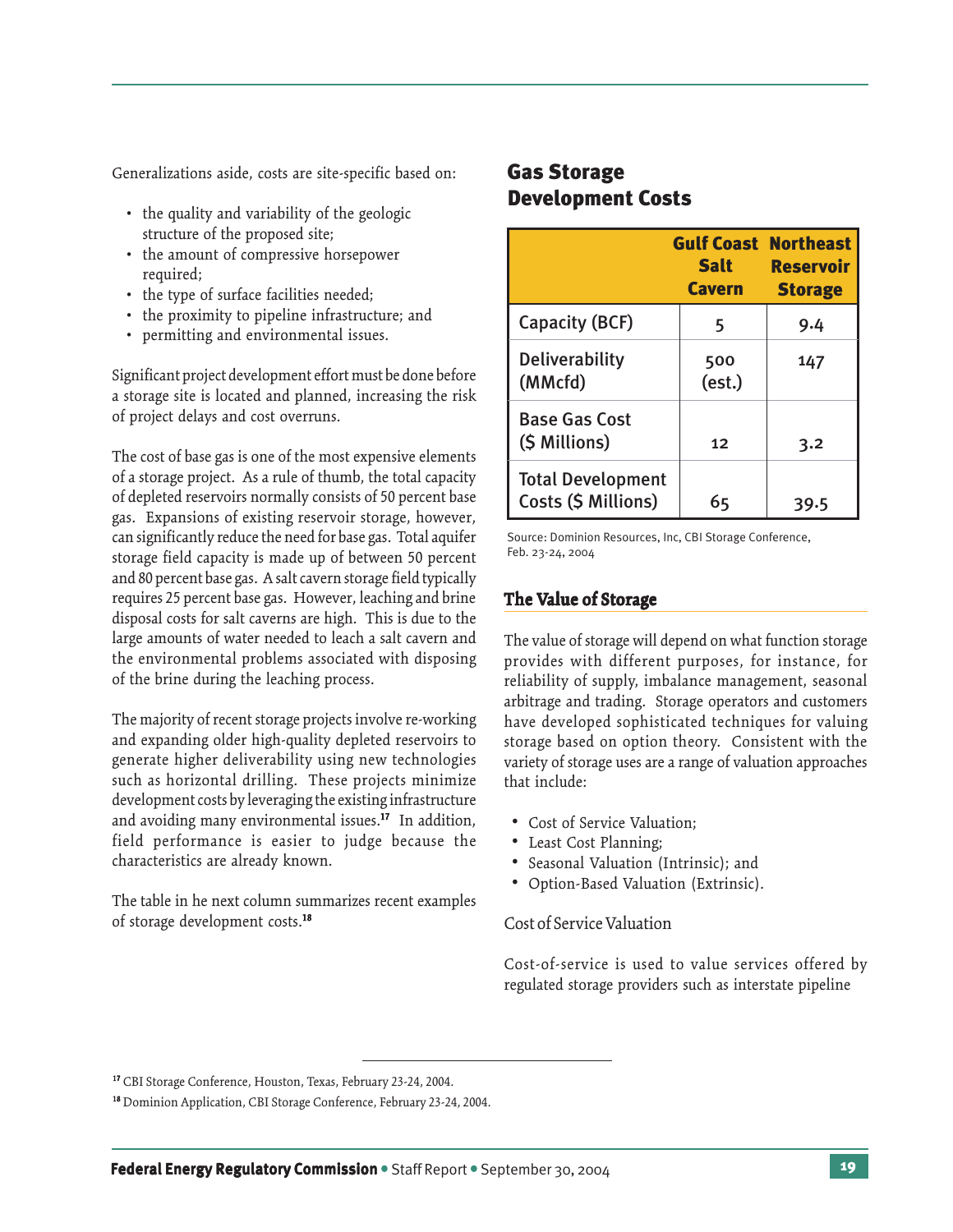companies. It allows for recovery of costs and a return on capital. Published rates and tariffs are maintained. Services priced in this manner include firm storage service, no-notice storage service, interruptible storage and parking and lending services. Based on a review of 20 storage operator tariffs, the median cost-of-service rate per Dth of annual working gas capacity for firm storage service is \$0.64.<sup>19</sup> A summary of the tariff rates is provided in Appendix A.

Most cost-of-service regulated storage is reservoir storage. A cost-of-service rate for high-deliverability salt cavern storage would be much higher than traditional storage. As a hypothetical example:

- Capital cost = \$60 million for a 5-Bcf Gulf Coast cavern
- Annual Cost of service = \$14.63 million20
- Unit storage cost = \$2.93 per Mcf per year

#### Seasonal Valuation

The seasonal valuation of storage is called the intrinsic value. It is the difference between the two prices in a pair of forward prices and does not include trading benefits. This strategy, based on locking-in forward spreads, is simple to execute, both financially and physically. The seasonal spread for next winter is demonstrated in the following table.21

## Monthly Contract Values for Natural Gas Futures

| <b>Delivery Month</b> | <b>Forward Price</b> |
|-----------------------|----------------------|
| Jul-05                | 5.933                |
| Aug-05                | 5.955                |
| Sep-o5                | 5.950                |
| $Oct-05$              | 5.985                |
| Nov-05                | 6.225                |
| <b>Dec-05</b>         | 6.438                |
| Jan-o6                | 6.578                |
| Feb-o6                | 6.538                |
| Mar-o6                | 6.380                |

Source: Derived from New York Mercantile Exchange data

The differential for July 2005 to January 2006 is (\$6.578-  $$5.933)/(1.05) = 62$  ¢ as of September 3, 2004, and assuming one year of discounting at 5 percent (thus, the denominator of 1.05). More conservatively, the seasonal spread assuming average values over the entire injection and withdrawal periods would be approximately 47¢. The more conservative estimate uses average prices for the seven-month injection and five-month withdrawal season as compared with using the highest and lowest values.

While the spread is 47¢-62¢, for the 2005-05 winter the spread going into the current winter widened to \$1.84 for October 2004 to January 2005. This differential was high by historical standards and was largely the result of falling October prices rather than increasing January prices; January prices remained relatively stable during this period. This appeared to reflect an adequate supply of gas in the market due to a mild summer with reduced cooling demand. In terms of ability to store excess production, if more storage capacity were available at these prices, it's likely that gas would have been injected into it and prices wouldn't have fallen so much. Eventually, this would have resulted in a reduction in January prices under "normal" weather expectations, or increased reliability to handle extreme demand situations. However, with regard to the planning horizon for storage development, developers would look to next year's prices and beyond to economically justify projects as compared to a short-term spread of three to four months.

Historical seasonal spreads for a variety of locations are shown in the following chart.<sup>22</sup>

22 Staff analysis of *Gas Daily* data, nominal values.

<sup>19</sup> Staff review of rates and tariffs as maintained on informational postings.

<sup>20</sup> Staff calculation assuming: return on equity of 13 percent, debt cost of 8 percent, 50/50 debt/equity ratio, 34 percent federal tax rate, 3 percent state ad valorem tax, 20-year book life and 10-year tax life.

<sup>21</sup> Staff analysis of September 3, 2004, settlements on the New York Mercantile Exchange (Nymex).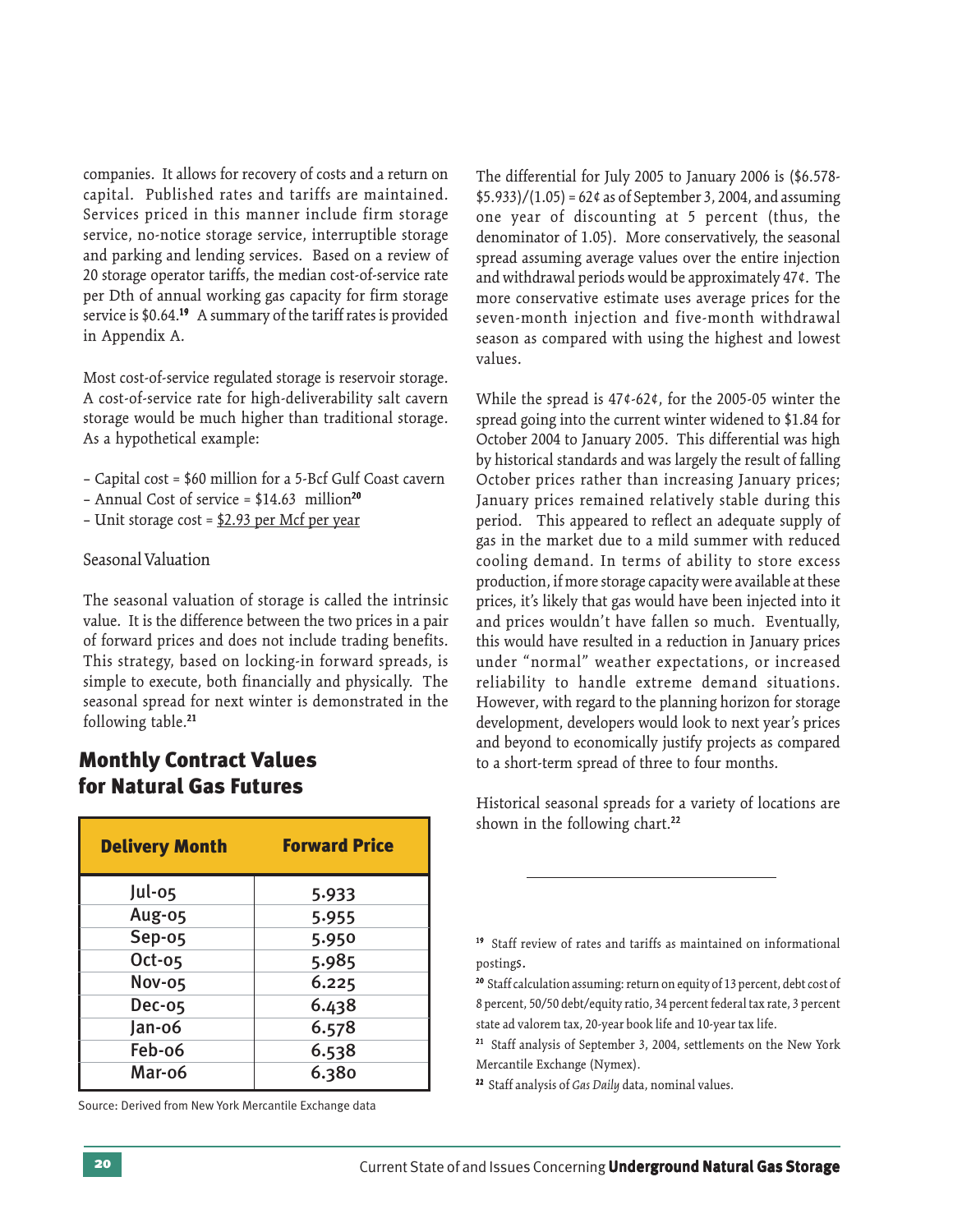

## Average Gas Price Differentials Between Summer and Winter Seasons

## Option-Based Valuation for High-Delivery Storage

High-deliverability storage provides trading benefits that increase with the number of turns, or cycles, per year. This is often referred to as the extrinsic value of the storage and is in addition to the intrinsic value.

The premium of extrinsic value is similar to a call option on a time spread, increasingly so for a high delivery facility.

This gives storage holders the opportunity, although not the obligation, to inject at one time and withdraw at another time. Similar to any option, the value is proportional to forward prices, price volatility, strike price and time to expiration.

The chart on the following page illustrates the difference between extrinsic and intrinsic values.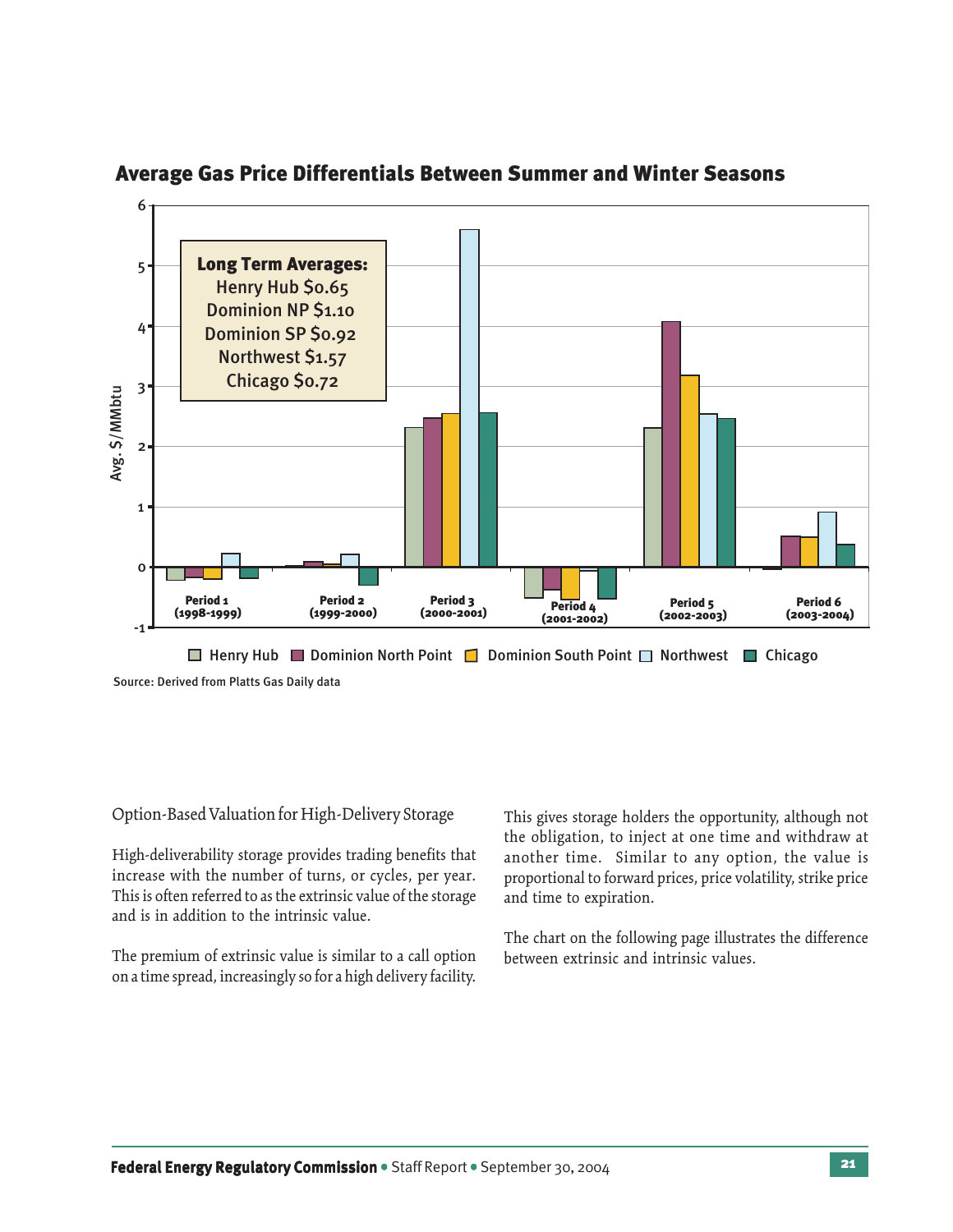

## Difference Between Intrinsic and Extrinsic Value of Natural Gas Storage

Nymex Gas Contracts, July 2003 and January 2004

If all opportunities for injection and withdrawal are successfully exploited, the value of the multiple-turn facility will be several times the value of a single-turn facility with no opportunities to take advantage of market prices. Current, average estimates of extrinsic values in the Gulf Coast range from \$1.00 for a three-turn facility to \$1.30 for a nine-turn facility, resulting in total storage valuation, including both seasonal arbitrage and extrinsic trading benefits, of approximately \$1.60 to \$1.90 for the three-turn and nine-turn facilities, respectively.

The chart on the next page demonstrates the extrinsic value as compared to storage cycles.<sup>23</sup>

<sup>&</sup>lt;sup>23</sup> The extrinsic value is determined by not only the spread between future prices for injection periods and future prices for withdrawal periods, but also by the volatility of prices along the natural gas futures curves curve and the degree to which the individual months move together as measured by correlation. The more volatile and less correlated the prices for individual months are, the greater the probability that the spread between prices for an injection month and a withdrawal month will widen. This is in turn increases a storage facility's potential profitability.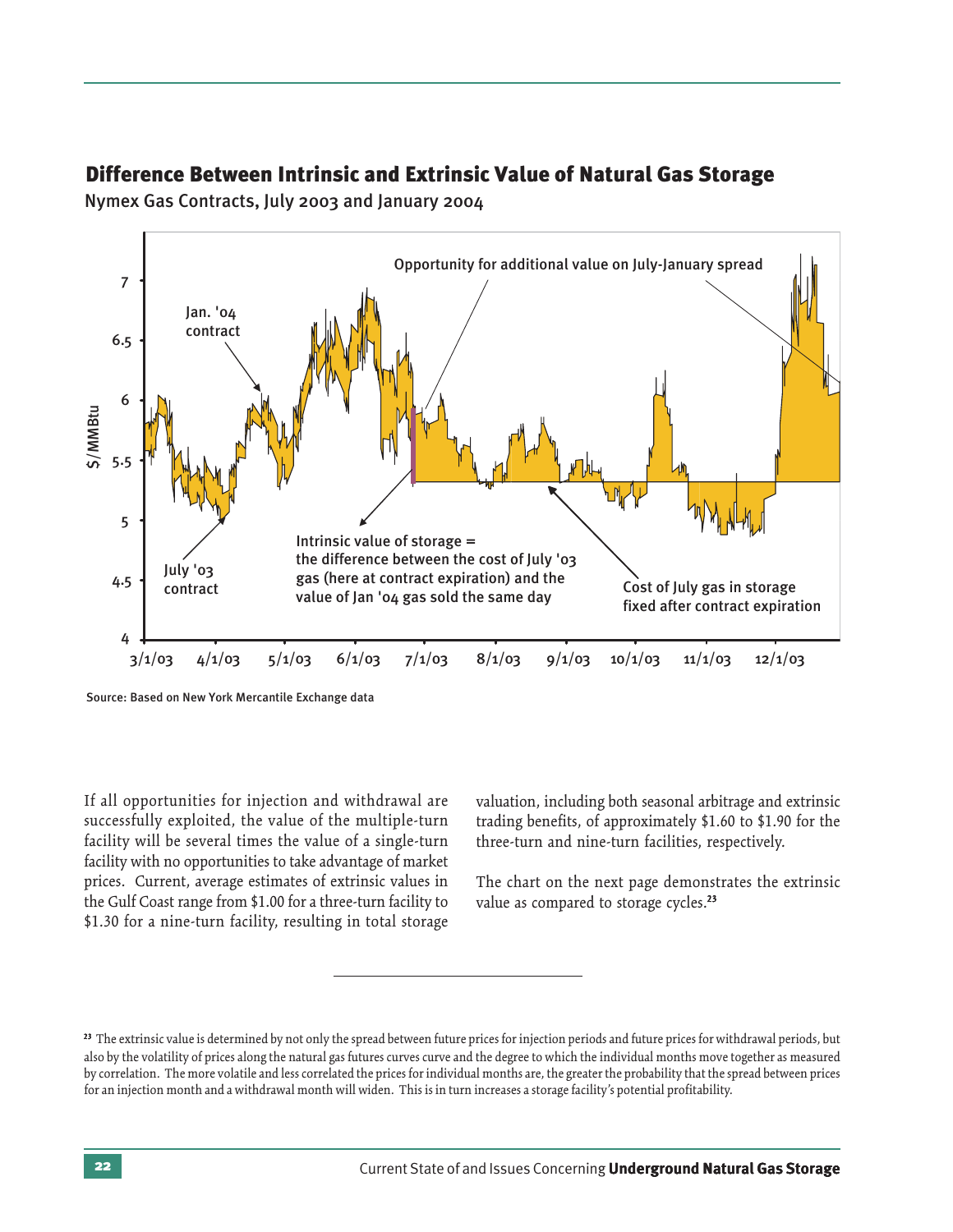

# Extrinsic Value of Natural Gas Storage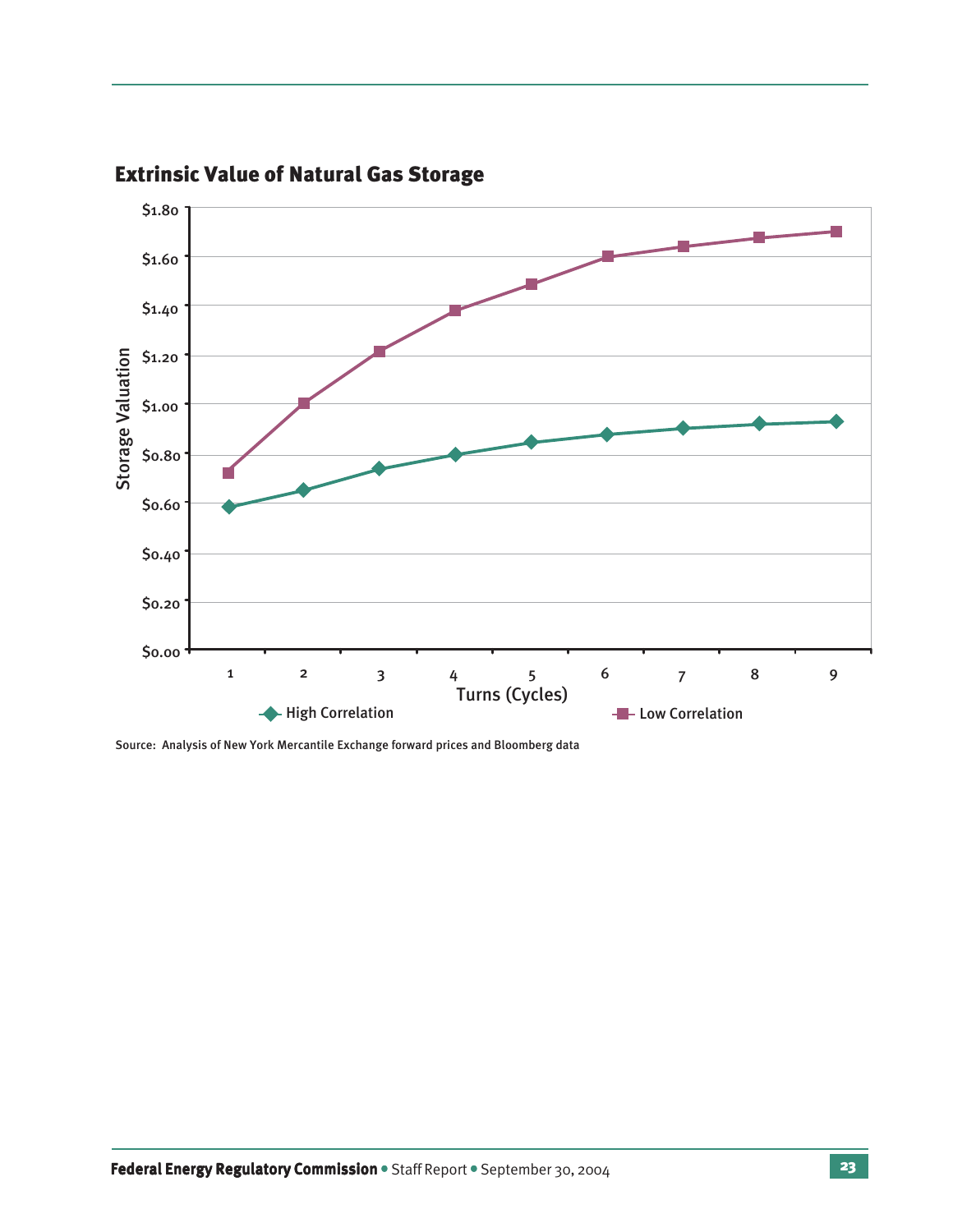## Least-Cost Planning

Least cost planning is storage valuation as typically performed by local distribution companies and other large-volume gas customers. Storage is valued by considering the savings resulting from not having to use a more expensive option. There is a wide range of valuations that are highly dependent upon a gas consumers' load profile. The following hypothetical load duration curve illustrates least cost planning.

Using this evaluation technique and assuming the incremental storage capacity is priced relative to long haul

pipeline capacity, the unit value for market area storage given a 50 percent load factor is 70¢ to \$1.10.24

## **Economic Summary and Conclusions**

A summary of current, alternative valuations, depending on use of the facilities, and based on the proceeding analyses, is shown below. These approaches are not mutually exclusive, all of them are currently in use, and most prudent customers will use some combination in quantifying value.



## Least Cost Planning for Gas Storage

24 Does not take into account additional transportation capacity to make storage comparable to pipeline delivery. Chart is an illustrative load duration curve.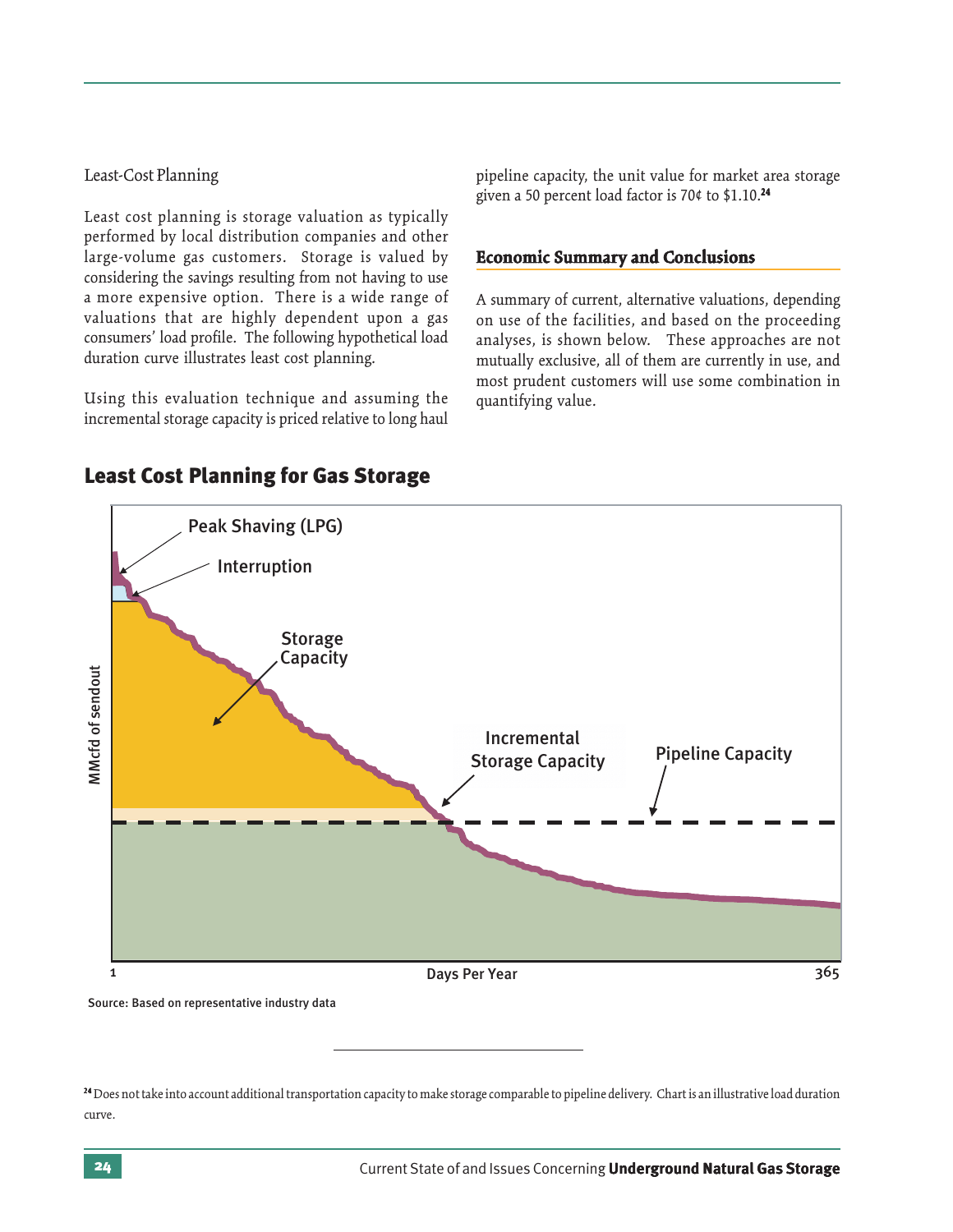## Varying Costs of Gas Storage

| <b>Type</b>                                                            | \$/Mcf of Working Gas |
|------------------------------------------------------------------------|-----------------------|
| <b>Storage Median Cost-of-Service</b>                                  | \$0.64                |
| Storage Seasonal Spread (Intrinsic) for Winter 05/06 as of August 2004 | \$0.47 to \$0.62      |
| Least-Cost Planning (Generally Applies to Reservoir Storage)           | \$0.70 to \$1.10      |
| Salt Cavern Hypothetical Cost-of-Service (Gulf Coast)                  | \$2.93                |
| Salt Cavern Market Value (Intrinsic plus Extrinsic Gulf Coast)         | \$1.60 to \$1.90      |

Source: Summary of industry and financial data cited in this report

Seasonal spreads, ranging from 47¢ to almost 62¢ for the winter of 2005-06 as of September 2004, are comparable to the cost expansions of reservoir storage, and indicate storage supply and demand are reasonably in balance on a national level. However, storage may be the best way of managing gas commodity price volatility under more extreme weather conditions, so the long-term adequacy of storage investment depends on how much price volatility is considered "acceptable". The public policy interest in volatility mitigation may be different than wholesale market valuations.

Although storage costing less than or near its intrinsic or seasonal arbitrage value will always be fully subscribed, the market value of storage relative to its costs currently does not provide incentives for most independent storage development. Project economics are a challenge for salt cavern storage. At a market value of approximately \$1.60 to \$1.90/Dth/year, it is difficult to justify developing salt caverns outside of the low-cost Gulf Coast. Project developers are not likely to achieve a cost-of-service comparable returns that would require a rate approaching \$3 in the Gulf Coast and much higher elsewhere where development is more expensive.

The financial and regulatory circumstances of storage customers can hinder storage development. Even if a proposed new storage facility is economic, state regulatory policies may inhibit its development. Because state regulators exercise prudence reviews for cost recovery of

new storage facilities, it may be easier for local distribution companies to simply purchase gas at index rather than invest in facilities to mitigate volatility. Thus, many local distribution companies do not see the value of entering into storage contracts that reflect extrinsic value. The Arizona Corporation Commission (ACC) recently released a policy statement embracing the need for new storage capacity and may be amenable to addressing this problem by altering the incentives to contract for storage service.

The loss of a vibrant trading sector means fewer customers will pay for the trading benefits of storage. For instance, one developer said he would be lucky to get \$1 for storage valued intrinsically and \$1.60 extrinsically. The market will often only pay for 50 percent of the extrinsic value to account for the likelihood of not being able to realize the full value.

Electric generators can use inexpensive pipeline imbalance management that makes third party storage less attractive as an alternative. Park and loan rates are typically less than 20¢ per day and more palatable to independent electric generators, especially given their weak credit and inability to make long-term commitments to storage. Finally, at high gas prices, base gas becomes a barrier to entry for reservoir storage development and also provides incentives to abandon existing fields to sell the base gas.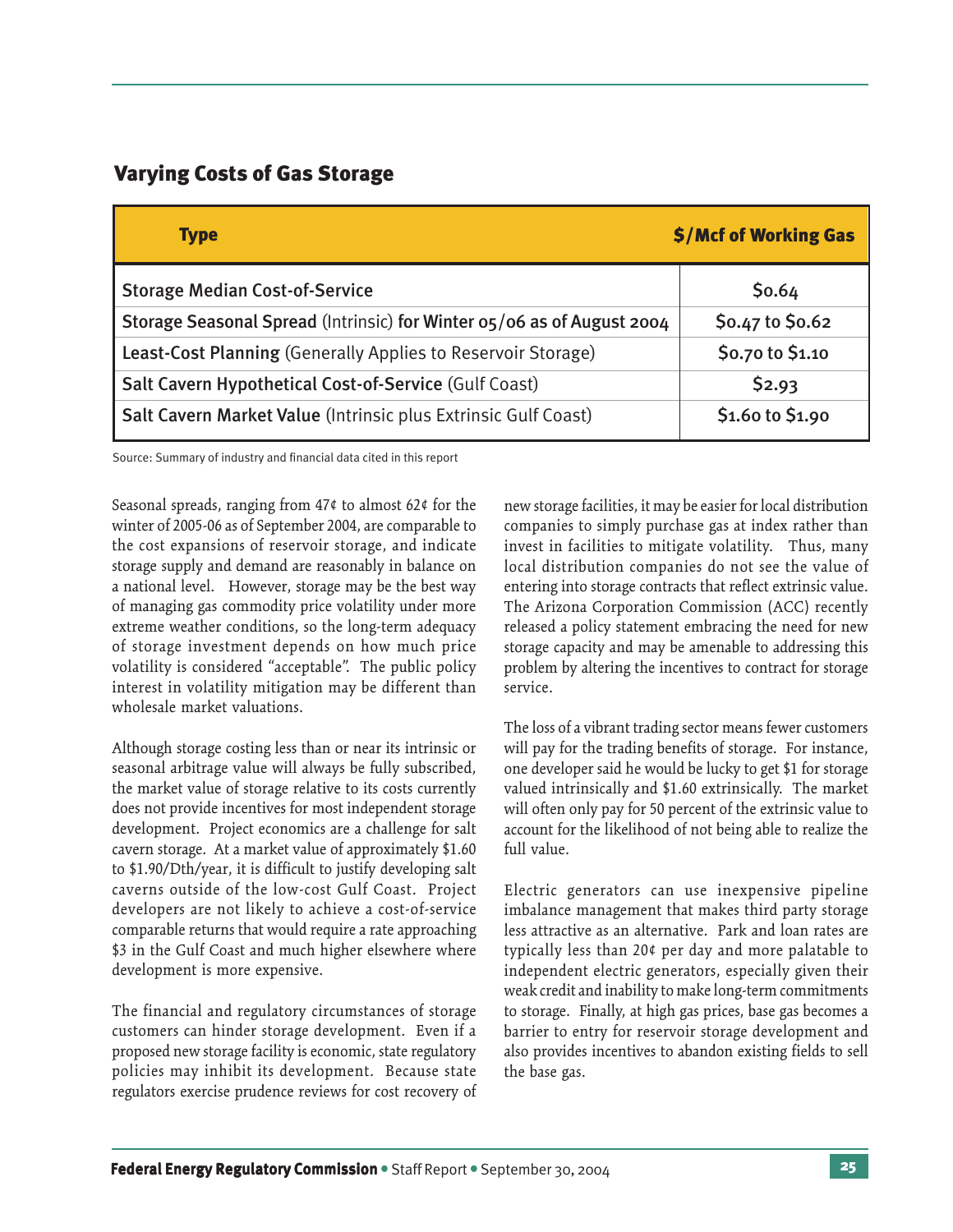In prior sections we discussed how underground natural gas storage is a valuable resource that can ensure service reliability, serve as a substitute for gas transmission and thereby reduce overall delivery costs, and through hedging help moderate gas commodity price volatility. By all accounts, demand for the natural gas resource will continue to grow over the next 20 years, particularly with respect to gas-fired electric generation. Gas storage development is an essential element of the infrastructure that will be necessary to reliably and efficiently serve these new demands.

While current and projected storage development is keeping pace with aggregate storage demands, underground storage development in some market areas, such as the Southwest and New England, has been virtually non-existent. Few new projects in the Southwest have been proposed and several have failed or face significant opposition.25 The geology in these areas is also not favorable to large scale underground storage development, and competition from pipeline expansions and LNG development may be dampening demand for new underground gas storage. Further, state unbundling initiatives limit the ability of LDCs, the traditional purchasers of storage services, to renew or enter into new contracts for long-term storage service, primarily due to uncertainty over cost recovery at the local level and to stranded cost considerations. Additionally, in the Southwest, until the Commission reformed services on the El Paso Natural Company system to put in place firm contract demand levels for all of its customers,<sup>26</sup> market signals for new storage services were virtually nonexistent. Almost all gas service in the East-of-California market was provided on a full requirements basis and El Paso had no daily penalties for service imbalances. As a result, El Paso's customers had no need to individually contract for storage services to meet peak demand or pipeline balancing requirements.

Some independent storage developers, such as Red Lake, assert that storage development is considerably more risky than pipeline construction primarily because of the inability to secure similar long-term contractual commitments. They assert that in contrast with new pipeline construction, where contract commitments are typically in the 10 to 20 year range, contract commitments for storage service exceeding a 1 to 5 year range are rare. They contend that traditional cost-based storage rate design will not encourage further development of storage due to the evolving and risky nature of storage services, the fact that the primary users of these new services  $(e.g.,)$ daily and intraday balancing, and commodity arbitrage) are often not the traditional creditworthy LDCs, and that traditional cost-based rates do not reflect the value of service on peak, and do not reflect rates of return that adequately account for the risky nature of these investments. Additionally, they imply that affiliated storage development has subtle, and in some instances, tariff advantages over storage provided by independent third parties, which may lead to increased costs and service inefficiency for all customers. According to Red Lake, the best and preferred way to permit them to fairly compete and recover their costs is through the flexibility of marketbased rates. Pricing schemes short of market-based rates may provide too little flexibility and shift too much risk to independent storage providers to encourage storage development.

<sup>&</sup>lt;sup>25</sup> The Red Lake storage project failed after being denied market-based rate authority for failing the Commission's market power test. The Desert Crossing storage and transportation project failed due to environmental issues and the contract support that did not materialize. The developers of the Copper Eagle storage project failed to secure contractual support and have sold development rights to the project to El Paso Natural Gas Company (El Paso). El Paso has yet to overcome local opposition to the project, secure contractual commitments and file for certificate authorization. Additionally, no LDCs in these areas have pursued development of storage projects, which could be another indicator of demand for new storage.

<sup>26</sup> *See El Paso Natural Gas Co.*, 99 FERC ¶ 61,244 (2002); *El Paso Natural Gas Co.*, 100 FERC ¶ 61,285 (2002); *El Paso Natural Gas Co.,* 104 FERC ¶ 61,045 (2003).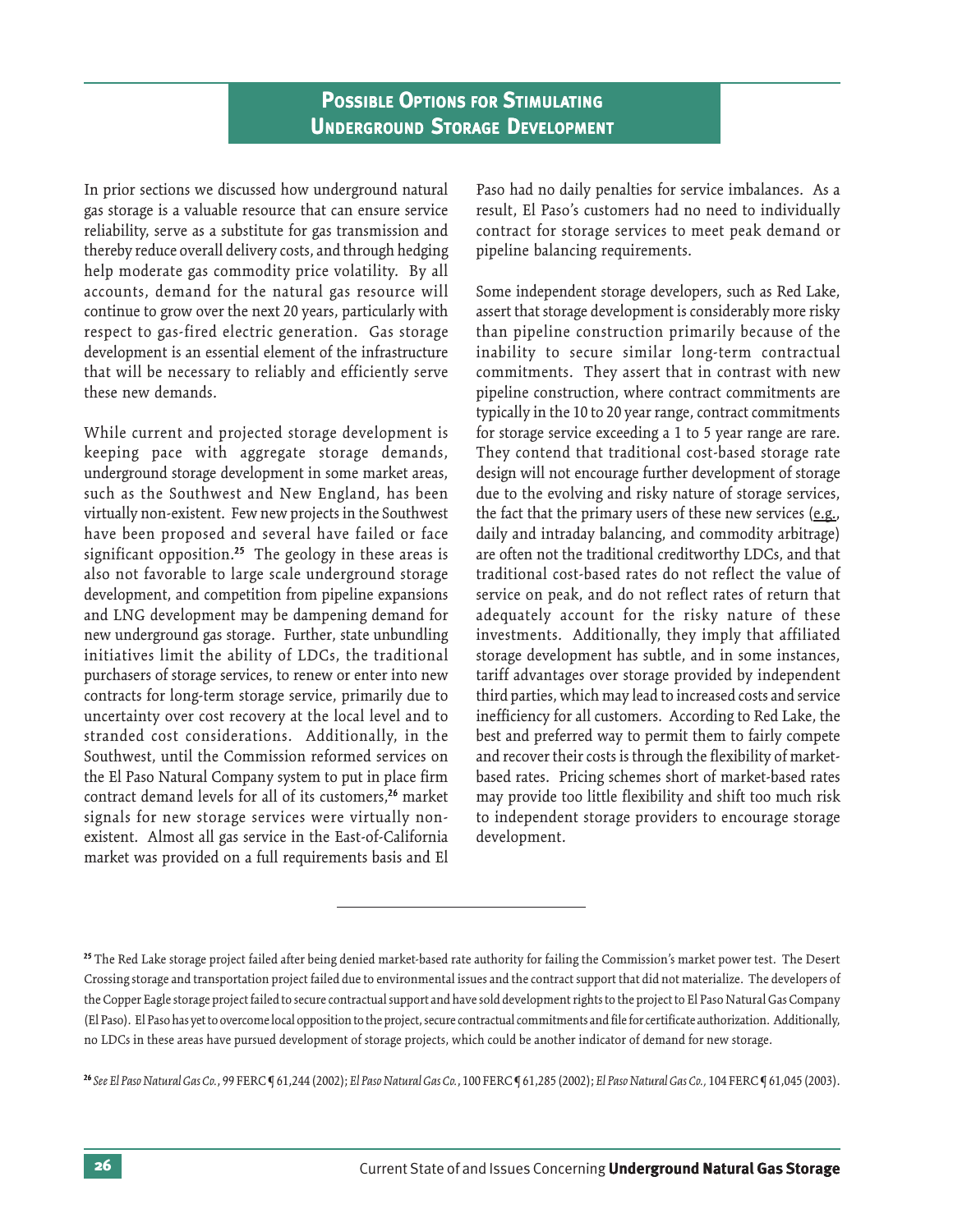It is not entirely clear as to why, but the paucity of underground storage project development in some areas of the country may simply be attributable to market forces and alternative service options. Whether regulatory policies act as unnecessary barriers to further storage development is a question that merits further inquiry. Traditional cost-based storage service rate design, which prices service on an average basis, may not accurately reflect the value of service in peak periods; and rates of return on equity may not reflect today's risk and shareholder expectations, or may no longer be appropriate for new storage services at all. The Commission's test for authorizing market-based rates may not accurately capture or measure the market power of storage providers generally, or more narrowly of independent storage providers. Also, pipeline services and tariff requirements, as well as certificate applications filing requirements and procedures, may be seen as a barrier to entry and development.

Discussed below are various rate, service, tariff and policy approaches the Commission could take to encourage the development of additional underground storage projects. These include: (1) options to traditionally developed costbased rates and incentive rates, as well as options for periodic cost and revenue review; (2) market-based rates for all new entrants; and (3) Commission policies to increase service options or reduce costs.

## **Cost-Based Rate Options for Storage Development elopment**

Peak/Off-Peak Rates and Term Differentiated Rates

The current storage rate design policy was developed for storage service with a single yearly cycle of injection and

withdrawal. This rate design policy is known as the Equitable method. Under this policy, 50 percent of a project's fixed costs are collected based on storage deliverability and fifty percent are collected based on storage capacity; no return on equity and related taxes are permitted in the variable rate component (injection and withdrawal charges). Furthermore, injection and withdrawal charges are designed to recover only variable costs. Potential storage providers fear that under this rate design, capital costs will not be recovered,<sup>27</sup> i.e., uniform monthly rates do not adequately reflect variations of service value, and may result in underrecovery of costs in periods of low demand.

In Order No. 63728 the Commission recognized that traditionally-designed rates with uniform maximum prices permit short-term service customers to purchase capacity at prices that may be lower than the market value of the capacity, while off-peak capacity may go unused without discounting. The Commission found that flexible peak/off-peak or seasonal rates based on value of service concepts (rather than specific costs), promotes allocative efficiency by providing more efficient pricing signals. Under this approach, customers that value capacity more highly should be expected to pay higher prices when capacity is scarce. Conceptually, peak/off-peak or flexible rates may be designed in any number of ways. For example, the value of service between peak/off-peak may be determined using price differentials between specified points. Alternatively, load factors or other measures for attributing value may be used. However, under this approach, any increase in rates at peak must be offset by decreases in off-peak rates, such that the annual revenue requirement is not exceeded. This ensures that the rates remain cost based.

<sup>27</sup> *Seesupra* note 5.

<sup>28</sup> *Regulation of Short-Term Natural Gas Transportation Services and Regulation of Interstate Natural Gas Transportation Services*, Order No. 637, FERC Stats. & Regs., Regulations Preambles, 1996- 2000 ¶ 31,091 (2000), *order on reh'g*, Order No. 637-A, FERC Stats. & Regs., Regulations Preambles, 1996- 2000 ? 31,099 (2000), *order denying reh'g*, Order No. 637-B, 92 FERC ¶ 61,062 (2000), *aff 'd in part and remanded in part*, *Interstate Natural Gas Association of America v. FERC*, 285 F.3d 18 (D.C. Cir. 2002), *order on remand*, 101 FERC ? 61,127 (2002).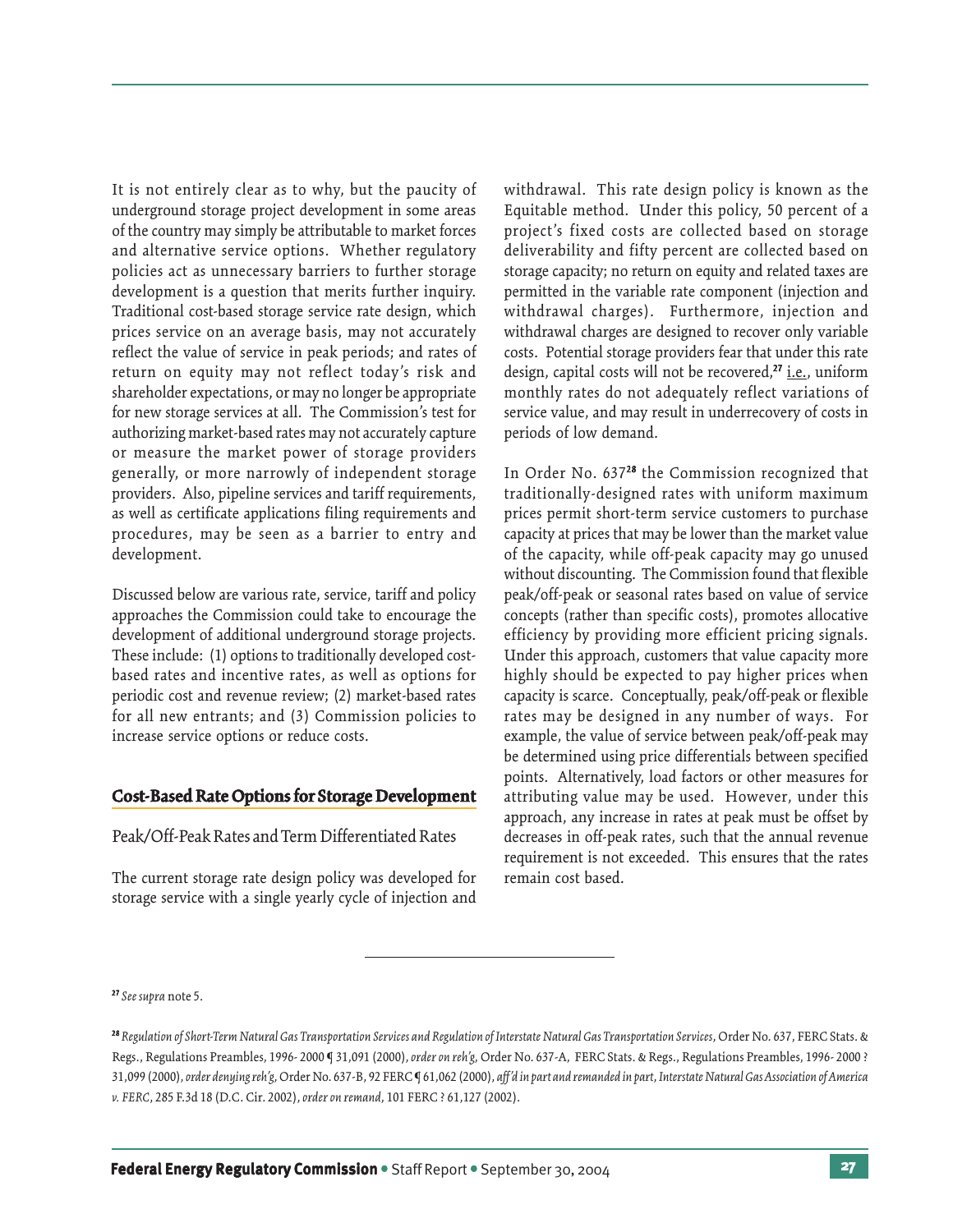While an annual revenue cap would limit the rates the storage service provider may charge, it should allow storage providers considerable flexibility to develop rates that would allow full recovery of costs and encourage entry into the market. Additionally, these flexible rates would serve as the recourse/backstop rates in any negotiated rate program.<sup>29</sup> Rates could be negotiated between customers and the storage provider which are mutually efficient and beneficial. Further, increased revenues from peak short-term services reduces the level of costs that need to be recovered from long-term customers, and reduces the need for rate discounts in off-peak periods and the associated cost shifting that occurs through rate discount adjustments.

Similarly, storage providers could develop termdifferentiated rates, as contemplated in Order No. 637. Term-differentiated rates do not differentiate between seasons, as in the above discussion, but instead differentiate based on the length of contract term. Rates designed to reflect differences in contract terms recognize that shorter term contracts subject the service provider to more risk, and higher rates may be appropriate to compensate the service provider for the additional risk. Conversely, long-term contracts would reflect lower rates for service on a comparable basis.

An alternative approach to flexibly marketing storage services for storage operators would be through the use of voluntary auctions. Auctions can be used in both the cost (e.g., with an annual revenue cap) and market-based rate regimes. As discussed in Order No. 637, properly designed auctions can provide for efficient allocation of services, reduce transactions costs and provide for more accurate dissemination of relative pricing information to the marketplace.30 Auctions also can be used as methods of mitigating the effects of market power by limiting the ability of sellers to withhold capacity, to price discriminate, or to show favoritism.

## Cost of Service Adjustments

An additional cost-based rate option for encouraging investment in underground storage could be accomplished through adjustments to the cost of service, i.e., the annual revenue requirement of the project. For example, an equity return premium to reflect higher risks associated with storage development, or accelerated depreciation could induce entry by allowing higher maximum rates. In this example higher rates would occur because (1) the normal cost of equity would be increased by a premium to reflect higher risk or simply to incent development, and (2) the depreciable life of the storage project's assets would be shortened. Accelerated depreciation allows the full cost of capital to be recovered more quickly.<sup>31</sup> It may seem counter-intuitive to grant cost adjustments that would increase costs when storage developers argue they cannot recover costs under traditionally designed costbased rates. However, the higher maximum rates allow more revenue collection during periods of peak demand. Further, these cost adjustments could be coupled with flexible peak/off-peak, seasonal or other rate design methods that reflect periodic differences in the value of service.

Additional rate policy options could be considered to address storage developer cost recovery concerns. One such option would be to permit storage developers to use unit of throughput depreciation. Under this approach, accounting would follow revenues and storage developers might avoid losses in the early years of a project. Alternatively, regulatory asset treatment could be

<sup>29</sup> Under the Commission's negotiated rate policy, rates can be negotiated as long as customers can always choose service under an approved cost-ofservice recourse rate, also known as the recourse rate. *Alternatives to Traditional Cost-of-Service Ratemaking for Natural Gas pipelines and Regulation of Negotiated Transportation Services of Natural Gas Pipelines*, 74 FERC ¶ 61,076 (1996), *reh'g and clarification denied*, 75 FERC ¶ 61,024 (1996) (*Policy Statement*).

<sup>&</sup>lt;sup>30</sup> Minimum bid criteria could be established to ensure full cost recovery.

<sup>&</sup>lt;sup>31</sup> Accelerated depreciation may require the Commission to waive its tax normalization policy regarding adjustments to the rate base.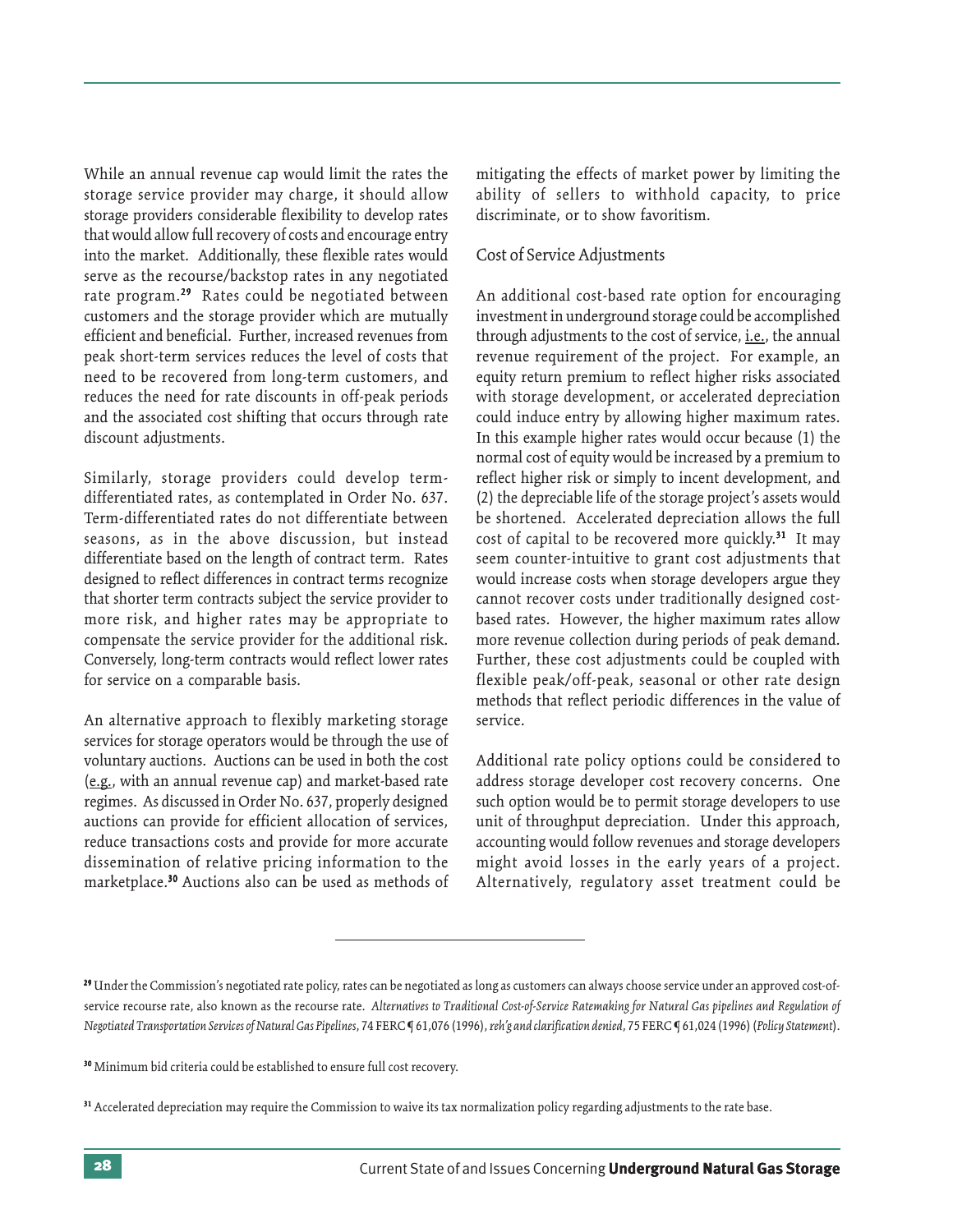conditioned for unrecovered costs in the short term. These unrecovered costs would be reflected in future rates. While such an option would deviate from traditional Commission cost-based ratemaking policy, it would better ensure full recovery of storage development costs over the long term and thereby incent development.

Modification of the Requirement for a Three-Year Revenue Review

Another approach for incenting development of underground storage would be to modify the Commission's current certificate policy of requiring cost and revenue studies to be filed within three years of certification of new projects. Elimination or modification of this requirement would, at a minimum, delay or lengthen the maximum time for a review of a project's costs and revenues. Under such an approach, storage providers will be afforded greater certainty with respect to the initial rates, which could translate into additional incentives to construct and operate storage projects. As above, this option maintains the Commission's ability to use Section 5 of the Natural Gas Act to ensure that the cost-based recourse rate remains just and reasonable.

#### **Market-Based Rates**

The Commission's authority to authorize market-based rates is premised on the theory that the just and reasonable standard of the Natural Gas Act, the Federal Power Act and the Interstate Commerce Act does not limit the Commission to any particular ratemaking methodology; rather, the Commission has flexibility in selecting rate making methods. The Commission has developed tests of competitiveness for the purpose of determining if market-based rate authority should be granted. These tests are based on the market competitiveness analysis in the U.S. Department of Justice and the Federal Trade Commission, *Horizontal Merger Guidelines* (1997).

In 1996, the Commission issued *Alternatives to Traditional Cost-of-Service Ratemaking for Natural Gas Pipelines and Regulation of Negotiated Transportation Services of Natural Gas* Pipelines (Policy Statement)<sup>32</sup> which established a framework for analyzing market-based rate proposals in gas pipelines (which includes gas storage). The Policy Statement's framework addresses whether the applicant has market power; that is, can the applicant: (1) withhold or restrict services to increase price a significant amount for a significant period of time, or (2) discriminate unduly in terms of price or conditions. Before the Commission can conclude that a seller cannot exercise market power it must either (1) find that there is a lack of market power because customers have sufficient "good alternatives" or (2) mitigate the market power  $(i.e.$  , permit market-based pricing only if specified conditions are met that prevent the exercise of market power).

In Order No. 572, the Commission amended its regulations to adopt filing requirements with respect to applications for market-based rates by oil pipelines.<sup>33</sup> The framework created by these required filings is essentially the same as described above for the competitive analysis of gas pipelines.

With respect to granting a public utility the authority to make market-based sales of electric power, the Commission must determine that the applicant does not have the ability to exercise market power in generation.<sup>34</sup> The Commission determined in Kansas City Power & Light Company<sup>35</sup> that it is no longer necessary to examine generation market power when considering market-based rate applications for sales from new generation units. This was codified in Order No. 888, section 35.2736 of the Commission's regulations, providing, in relevant part, the following:

Notwithstanding any other requirements, any public utility seeking authorization to engage in sales for resale

35 67 FERC ¶ 61,183 (1994).

36 18 C.F.R. § 35.27 (2003).

<sup>3274</sup> FERC & 61,076 (1996), *reh'g and clarification denied*, 75 FERC & 61,024 (1996); *see supra* note 27*.*

<sup>33</sup> *Market-Based Ratemaking for Oil Pipelines*, FERC Stats. & Regs., Regulations Preambles 1991-1996 ¶ 31,007 (1994) ; 18 C.F.R. § 348.

<sup>34</sup> The other considerations are whether the applicant has transmission market power, whether the applicant can erect barriers to entry, and whether there is potential for affiliate abuse and reciprocal dealing. *See Order on Rehearing and Modifying Interim Generation Market Power Analysis and Mitigation Policy*, 107 FERC ¶ 61,018 (2004).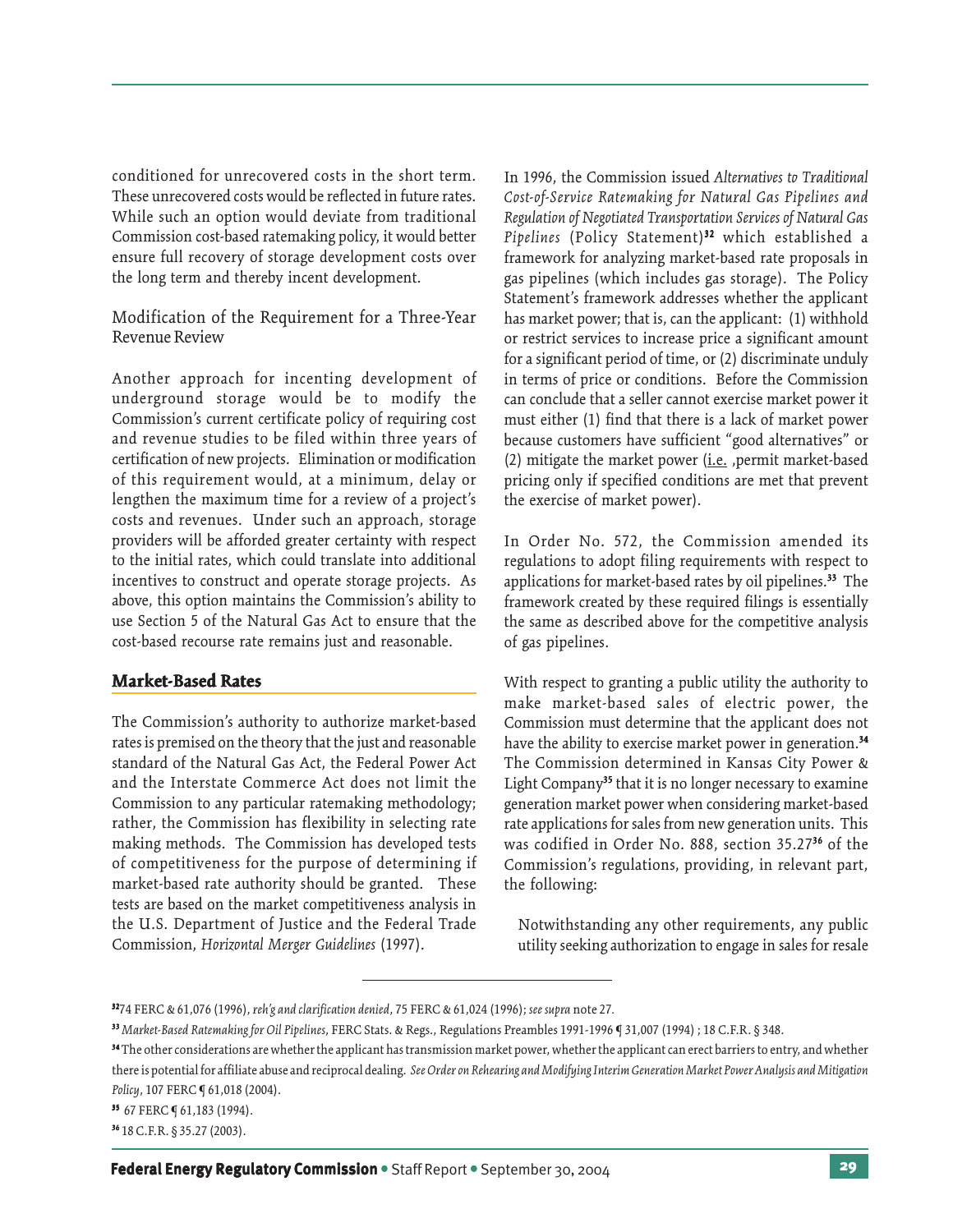of electric energy at market-based rates shall not be required to demonstrate any lack of market power in generation with respect to sales from capacity for which construction has commenced on or after July 9, 1996.37

However, as the Commission stated in Order No. 888, it will consider whether an applicant, properly citing section 35.27, nevertheless possesses generation market power if specific evidence is presented by an intervenor.<sup>38</sup>

As noted above, independent storage developers assert that pricing schemes short of market-based rates may provide too little flexibility and shift too much risk therefore discouraging storage development. But, under the Commission's traditional tests for market competitiveness, demonstrating lack of market power may not be possible in all areas of the country. For example, conditions in western storage markets, particularly market concentration and entry conditions, make it impossible for significantly-sized storage projects to demonstrate that they lack market power under tests the Commission has developed to evaluate market competitiveness.<sup>39</sup>

However, to the extent that it is desirable to encourage further storage development, the following options or alternatives for granting market based rate treatment could be considered.

Market-Based Rates for New Independent Storage Projects

In this first approach, Commission policy would be modified to allow market-based rates for new independent storage providers, subject to possible mitigation measures, on the grounds that new storage projects add incremental capacity to existing markets, thereby giving customers new choices for services, and with the provision that all

market risks lie with the projects' owners (i.e., no captive customers). The Commission could determine marketbased rates for new independent storage projects to be just and reasonable because customers are better off than they would be if the project was not built, and customers will face additional service options because of the new infrastructure provided by the new storage project.

Since the new project's owners assume all market risk and have no captive customers to pass costs on to, they must successfully sell storage in order to cover fixed costs and try to make a profit. Under this theory, customers can always choose to not use the new project and act as they would if the project had not been built.<sup>40</sup> As a result, project sponsors must price their services at rates that are low enough to attract customers. That is, customers are better off paying the market-based rates than they would have been if the project had not been built.

The rate flexibility provided by this option allows an unlimited upside for rates in periods when storage has high demand<sup>41</sup> to compensate for the periods when storage has low demand and investment costs are not recouped. Further, to the extent the Commission is concerned with the potential for high market-based storage service prices in times of great scarcity, it could consider mitigation measures, such as requiring that capacity be sold through open and transparent auctions. While this requirement may not mitigate prices under all supply and demand scenarios, it would ensure that the storage service provider did not withhold capacity to drive up prices. Alternatively, the Commission could require periodic review of market-based rate storage services. Again, this approach may not directly mitigate high prices in all situations, but it would provide the Commission an opportunity to review rates and services.

<sup>37</sup> *See* 18 C.F.R. § 35.27 (2003).

<sup>38</sup> *See Promoting Wholesale Competition Through Open-Access Non-Discrimination Transmission Services by Public Utilities; Recovery of Stranded Costs by Public Utilities, Order No. 888*, FERC Stats. & Regs., Regulations Preambles 1991-1996 ¶ 31,036 (1996) .

<sup>39</sup> *See supra* note 5.

<sup>40</sup> The California Public Utility Commission largely authorized the construction and operation of the Wild Goose Storage Inc. project on this basis (see Appendix B for full description).

<sup>41</sup> This is, in part, what happened in California electricity and gas markets in 2000-2001.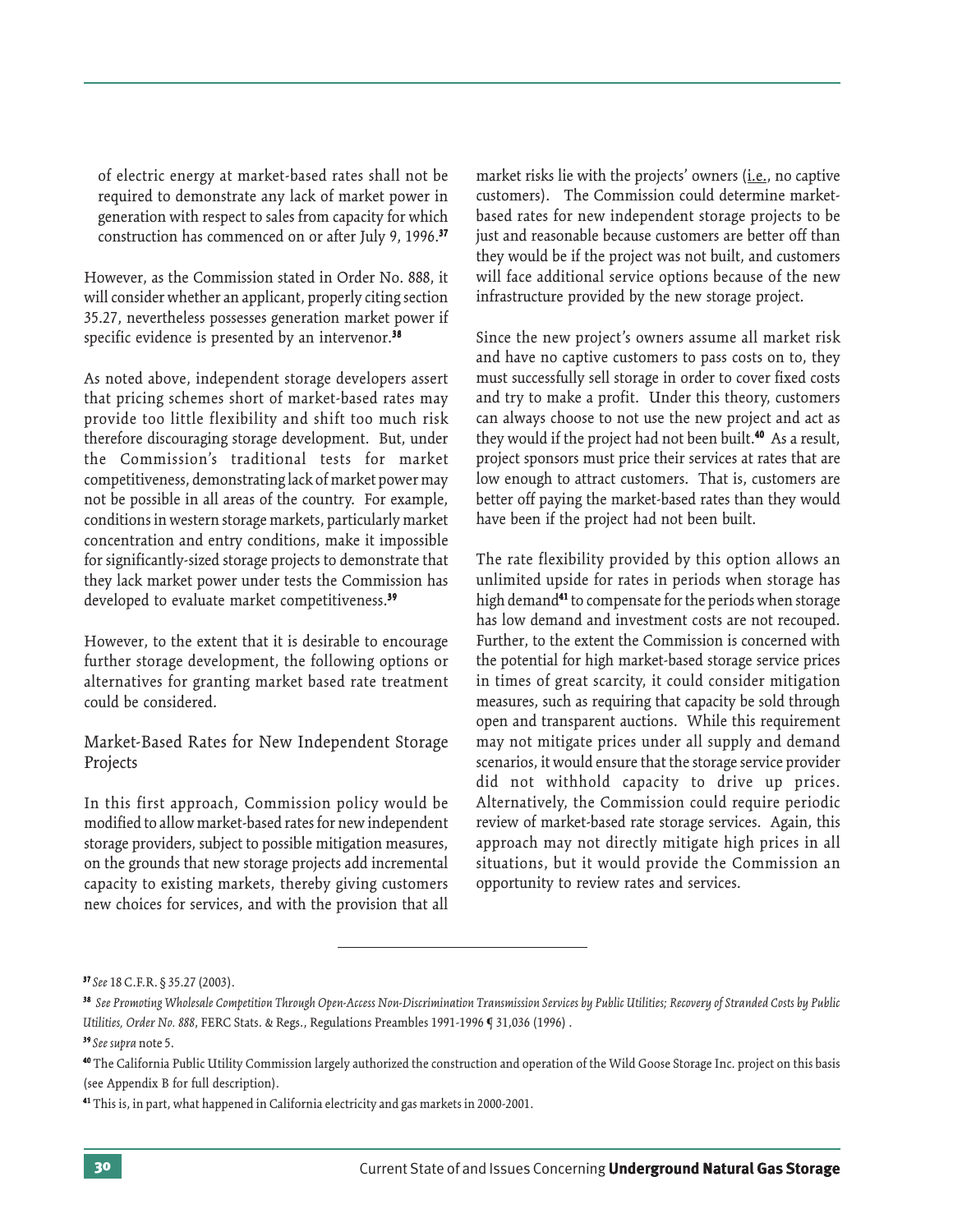Finally, the Commission might consider removing the rate cap on capacity release transactions and other shortterm and interruptible services. The theory behind this alternative is that service providers and customers with existing cost-based storage or transmission capacity would have an incentive to compete with the storage provider, and thereby keeping storage prices down.

Reviewing the Market Power Test for Adequacy in Storage Markets

An alternative to granting market-based rates to all new independent storage projects, would be to find that the current test for market power does not accurately measure it. Some storage developers assert that they are unable to secure long-term service agreements as pipelines do in construction applications. Accordingly, to the extent a storage provider could demonstrate an inability to secure firm service contracts for the entire capacity of its storage field, for terms exceeding some specified time, such as 1, 2 or 5 years, the Commission could find it lacked market power, and grant market-based rate authority. The Commission would likely want to establish guidelines, in advance, for such capacity offerings to ensure they were conducted on an open and transparent basis, and barriers to longer term contracts were not established.

The mitigation measures discussed in the previous section could be applicable to these alternative approaches, as well.

#### **Revise or Waive Commission Policies olicies**

It has been suggested in informal discussions with companies that are considering storage projects, that entry into storage would be assisted by waivers or exemptions of certain environmental and certificate analyses, affiliate rules, open access requirements for offering firm and interruptible service, and prohibitions against making bundled sales. The Commission could consider initiating an industry dialogue to explore possible improvements to the current process for environmental review and certificate authorization. For instance, the current blanket certificate program is not available for storage related activities except for initial testing and development. However, since the existing regulations have long indicated that certain types of storage projects are usually not major federal actions, and because the issues that are unique to the development of storage fields are very limited, the Commission could consider revising its regulations to add certification of storage projects to the blanket program. In addition, the industry is only beginning to avail itself of existing Commission programs such as the Pre-Filing Process for storage fields. Either or both of these possible avenues may assist in allowing storage projects to be approved more quickly.

Further, storage providers have asserted that waivers of various open-access requirements and limitations on operators to engage in commodity arbitrage for their own account limit their ability to maximize or capture the value of their investment. To the extent the Commission believes development of storage assets is essential for ensuring service reliability in all markets, it could consider revising open-access requirements to encourage storage development. The Commission could protect against potential market abuses by requiring the storage providers to file periodic reports on their activities and revoke any waivers after considering complaints by customers or potential customers.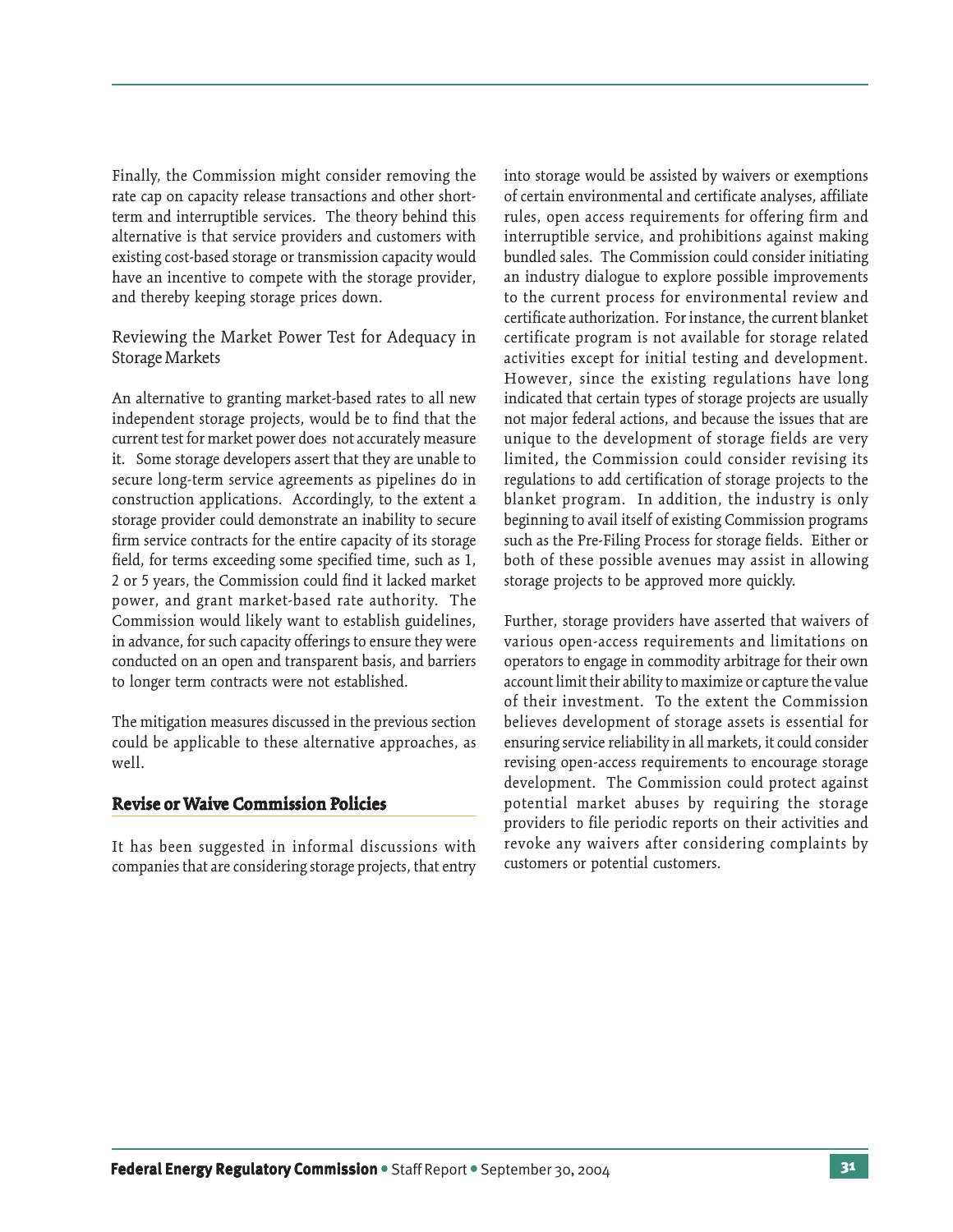# **APPENDIX A**

## [ Revised October 15, 2004 ]

# Gas Storage Tariff Rates

| Pipeline Company              | Max Daily<br>Deliverability | Max<br>Seasonal<br>Capacity | Injection/<br>Withdrawal<br>Commodity<br>Rate | Annual<br>100% Load<br>Factor<br>(60 storage days) | Working<br>Capacity<br>(Bcf) | Total<br>Capacity<br>(Bcf) | Facility<br><b>State</b> | Facility Type                   |
|-------------------------------|-----------------------------|-----------------------------|-----------------------------------------------|----------------------------------------------------|------------------------------|----------------------------|--------------------------|---------------------------------|
| <b>ANR</b>                    | \$2.3999                    | \$0.2449                    | \$0.0084                                      | \$0.74                                             | 181.3                        | 333.5                      | <b>TX</b>                | Depleted Reservoir              |
| <b>BLUE LAKE GAS STORAGE</b>  | \$1.8027                    | \$0.0258                    | \$0.0990                                      | \$0.58                                             | 42.0                         | 49.0                       | MI                       | Depleted Reservoir              |
| COLUMBIA GAS TRANSMISSION     | \$1.5080                    | \$0.0290                    | \$0.0153                                      | \$0.69                                             | 243.1                        | 669.6                      | WV                       | Depleted Reservoir              |
| <b>DOMINION</b>               | \$1.7984                    | \$0.0145                    | \$0.0154                                      | \$0.56                                             | 382.2                        | 755.8                      | WV                       | Depleted Reservoir              |
| MICHIGAN GAS STORAGE          | \$0.8357                    | \$0.0136                    | \$0.0190                                      | \$0.21                                             | 34.0                         | 109.5                      | MI                       | Depleted Reservoir              |
| MIDWEST GAS STORAGE           | \$4.5272                    | \$0.0463                    | \$0.0056                                      | \$0.96                                             | 0.9                          | 4.5                        | $\mathbbm{L}$            | Aquifier                        |
| <b>NATIONAL FUEL</b>          | \$2.1556                    | \$0.0432                    | \$0.0139                                      | \$0.47                                             | 149.3                        | 317.9                      | NY                       | Depleted Reservoir              |
| NATURAL GAS PIPELINE CO       | \$1.2900                    | \$0.2881                    | \$0.0197                                      | \$0.59                                             | 205.3                        | 603.3                      | <b>TX</b>                | Depleted Reservoir and Aquifier |
| <b>NGO TRANSMISSION</b>       | \$1.6373                    | \$0.0320                    | \$0.0726                                      | \$0.36                                             | 1.5                          | 5.1                        | OH                       | Depleted Reservoir              |
| NORTHERN NATURAL GAS CO       | \$1.5874                    | \$0.3854                    | \$0.0225                                      | \$0.75                                             | 55.3                         | 206.0                      | <b>TX</b>                | Depleted Reservoir and Aquifier |
| PANHANDLE                     | \$2.9700                    | \$0.4246                    | \$0.0385                                      | \$0.71                                             | 74.0                         |                            | <b>TX</b>                |                                 |
| <b>QUESTAR</b>                | \$2.8533                    | \$0.0238                    | \$0.0105                                      | \$0.63                                             | 53.0                         | 139.5                      | UT                       | Aquifier                        |
| SOUTHWEST GAS STORAGE         | \$2.8496                    | \$0.3419                    | \$0.0015                                      | \$0.91                                             | 57.1                         | 165.5                      | <b>TX</b>                | Depleted Reservoir and Aquifier |
| <b>TEXAS GAS TRANSMISSION</b> | \$1.4318                    | \$0.0304                    | \$0.0166                                      | \$0.68                                             | 86.2                         | 176.2                      | KY                       | Depleted Reservoir and Aquifier |
| <b>TRANSCO</b>                | \$2.7208                    | \$0.0152                    | \$0.0322                                      | \$0.78                                             | 182.7                        | 312.9                      | <b>TX</b>                | Depleted Reservoir and          |
|                               |                             |                             |                                               |                                                    |                              |                            |                          | Salt Cavern                     |
| TRUNKLINE GAS COMPANY         | \$3.5985                    | \$0.5767                    | \$0.0005                                      | \$0.77                                             | 12.9                         | 42.8                       | <b>TX</b>                | Depleted Reservoir              |
| YOUNG GAS STORAGE             | \$1.5620                    | \$0.0590                    | \$0.0200                                      | \$0.41                                             | 5.3                          | 9.9                        | CO                       | Depleted Reservoir              |
|                               |                             |                             |                                               |                                                    |                              |                            |                          |                                 |

Sources: Capacity data from Platts GASdat; tariff information from company filings with FERC.

ſ